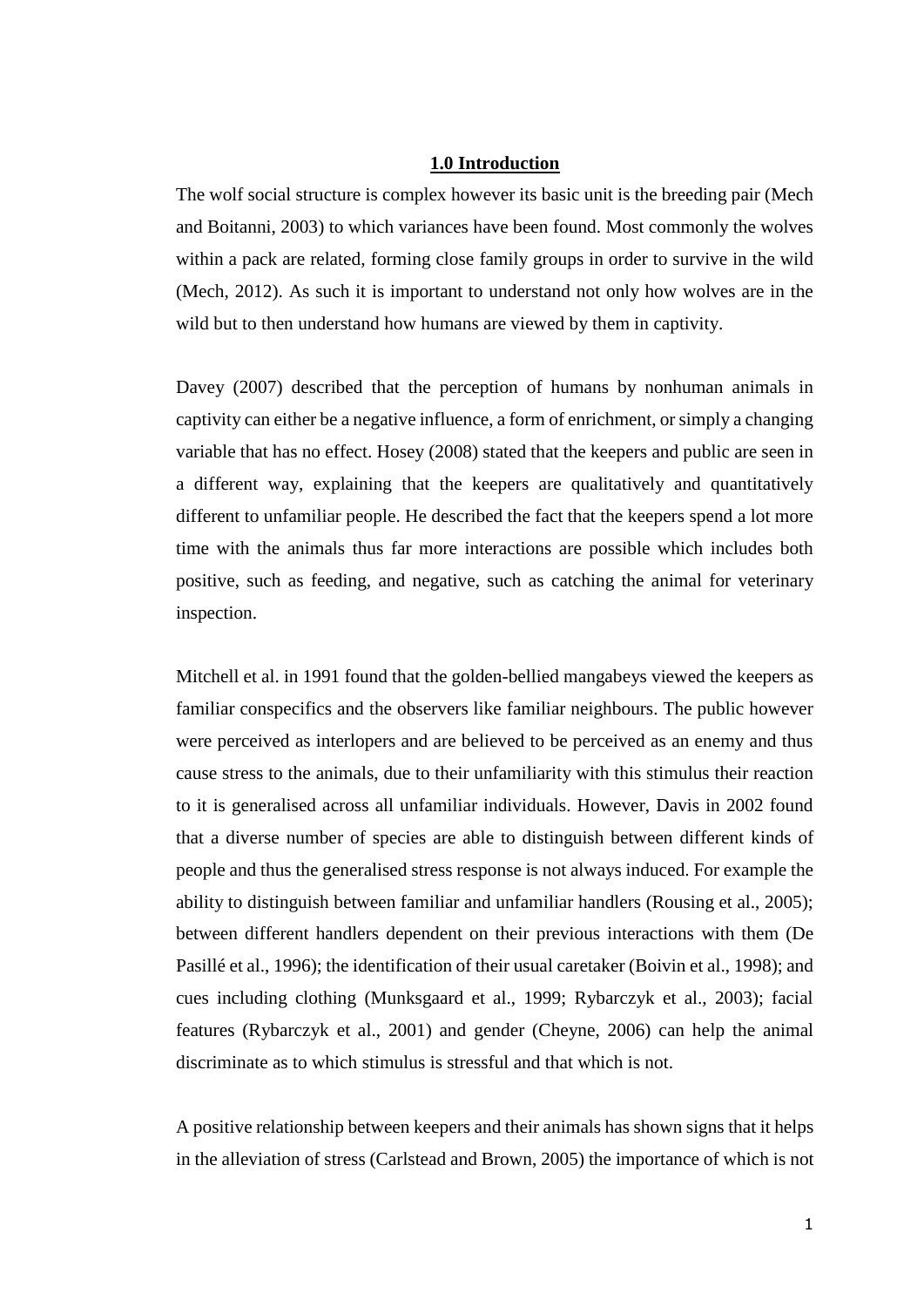just for the welfare of the individual but can also have an effect on the reproductive success of animals as discerned by Mellen et al., 1991. In Mellen's study the small felids were found to have greater reproductive success with increased keeper interactions whereby a husbandry style which incorporated the keepers talking to the cats and interacting with them. Mellen concluded that a positive human-animal relationship was desirable for successful reproduction and should start with socialisation with the aim to produce cats with reduced fear of humans.

Socialisation is where the animal subject becomes accustomed to human presence and interaction, by working with them from birth or just after (Woolpy and Ginsburg, 1967; Aitken, 2004) aiming for the critical period of less than 10 days old (Klinghammer and Goodmann, 1985) to attain the best results for fully socialised wolves (Kleiman, 2011). Kelling et al. in 2013 stated that due to our lack of understanding of the effects socialisation has on adult social behaviour the practice is generally avoided however, it is sometimes necessary. Conversely Klinghammer and Goodmann (1985) denoted the advantages of socialising wolves in particular includes a reduction in fear to humans which enables them to behave and interact with each other in a way that allows for the expression of their natural behavioural repertoire, displaying natural hunting and social behaviours. That routine medical care and other handling procedures can be accomplished without trauma which equates to less disruption, especially in regards to the social order of wolves. Klinghammer and Goodmann (1985) acknowledge that there are a number of drawbacks of socialisation such as they are unable to be reintroduced to the wild and they may become too attached to people to the point where they are no longer able to express their normal behavioural repertoire however with a strict socialisation process which acknowledges the critical period and milestones in their development that these are overcome due to the fact that the animals are relaxed and not readily spooked by human activity both inside and outside of their enclosure.

When it comes to assessing welfare in captivity it is important to establish whether the animal is expressing what would be considered its normal behavioural repertoire (Hill and Broom, 2009). A failure to fulfil these needs may lead to the development of abnormal behavioural repertoires, which may include stereotypic or injurious behaviour both of which are indications of poor welfare (Broom and Johnson, 2000).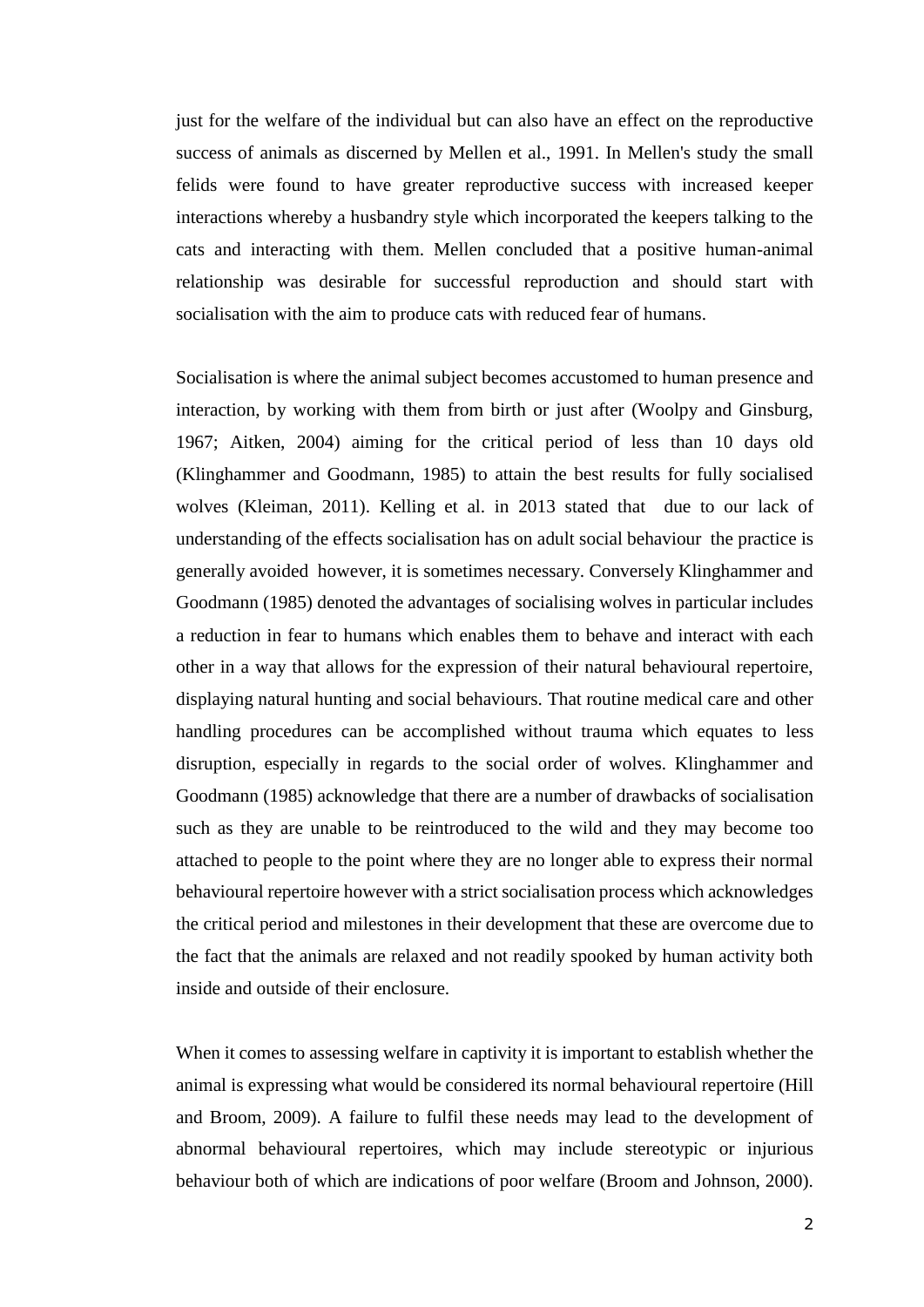Odberg (1978) defined stereotypic behaviours as characteristically repetitive, invariant in form, and to have no obvious goal or function (Rushen, 2008). A reduction in the expression of stereotypies can potentially increase the welfare of the animal involved (Markowitz & LaForse, 1987; Forthman et al., 1992). There are a number of different conditions that an animal in captivity must adapt to and can induce a great deal of stress in the animal involved (Seidensticker and Doherty, 1996). Duncan and Fraser (1997) denoted three main ways to conceptualise nonhuman animal welfare: feeling based, functioning-based and abiding by the "nature" of the species to facilitate the expression of the animal's behavioural repertoire. This study will explore these points; looking into the effects that socialisation has on the animal's ability to fully express their natural behavioural repertoire. In this study the identification of stereotypies such as stereotypic pacing (Clubb and Mason, 2006) and those denoted in Mitchell and Hosey's 2005 text will be investigated (Montaudouin and Pape, 2004; Cheyne, 2006; Mason, 2006; Bayazit, 2009). In addition to stereotypies the Grey Wolf's agonistic behaviours will be looked at which according to Neveu and Deputte (1996) are essential for well-being studies (Platt and Novak, 1997; Cheyne, 2006; Veasey, 2006; Molla et al., 2011). Chamove et al. (1988) described that observer presence can increase agonistic behaviour while decreasing grooming behaviour and so in response to this Claxton (2011) expressed that a decrease in aggression would equate to a reduction in stress. Hosey (2005) described that an increase in audience directed and intra-specific aggression occurred when audiences were present however affiliate behaviours were largely unchanged.

By exploring the agonistic behaviours mentioned in the ethogram and looking at the expression of abnormal behaviours, such as stereotypies, this study will explore and help develop our understanding of the effect socialisation has on the complex social structures evident in wolves and as such their ability to express their natural behavioural repertoire. From this their ability to cope with the stressors present in a captive environment can be analysed.

This research aims to address and help further our knowledge into the effects that socialisation has on the frequency and intensity of agonistic and abnormal behaviours of the grey wolf (*Canis lupus*) and as such what this means for their welfare in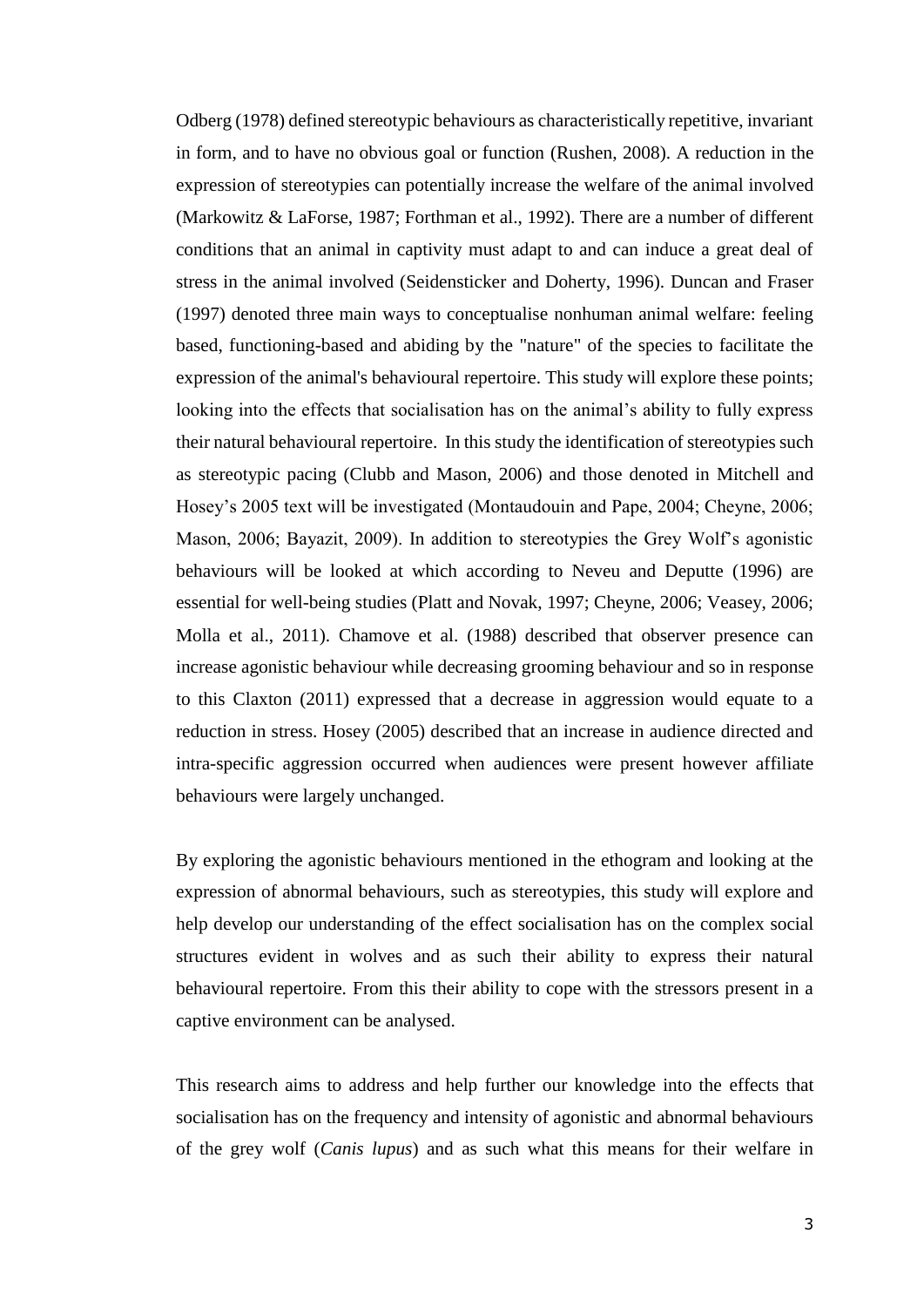captivity. In order to achieve this aim several objectives will be completed through my study:

- 1. To investigate the difference between the frequency and duration of stereotypic behaviour shown by socialised and non-socialised grey wolves.
- 2. To note down and allocate the different expression of agonistic behaviours into the agonistic behavioural categories:
	- a. Elicited aggression
	- b. Food-related aggression
	- c. Sex-related aggression
	- d. All-out attack
	- e. Defence and submission
	- f. Offensive threat
	- g. Ritualised attack.
- 3. To investigate the difference between the frequency and duration between the different agonistic behavioural categories

The way this will be achieved will be to look at the different aspects of agonistic behaviours: elicited aggression, food-related aggression, sex-related aggression, allout attack, defence and submission, offensive threat, and ritualised attack. The data will show whether socialised or non-socialised wolves can be considered to be better able to behave in a way that would signify the expression of a diverse range of natural behaviours or whether there is no significant difference between socialised and nonsocialised wolves.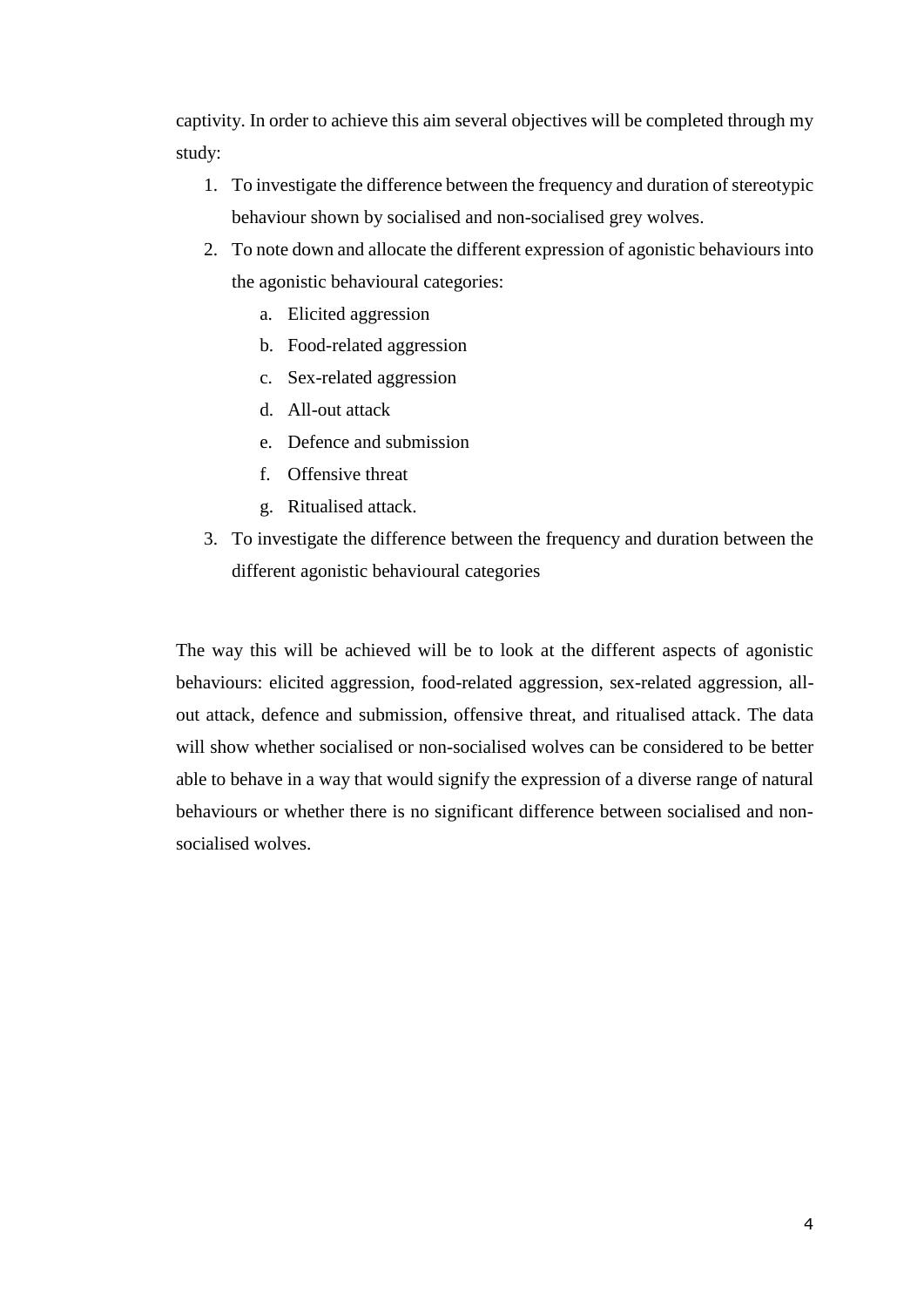#### **2.0 Literature Review**

#### **2.1 Wolf Social Ecology**

## **2.2 Pack Structure**

It is important to consider how wolves are in the wild when considering keeping wolves in captivity in order to adhere to their natural behaviours. When discussing the structure of wolf packs in the wild the human family is a good analogy. The basic pack comprises of the mated pair and their offspring which all function as a tightknit unit all year round (Mech and Boitanni, 2003).



Figure 1: Models for Social Structure *Figure 1: Models for Social Structure*  (Taken from Mech and Boitani, 2003) *(Taken from Mech and Boitani, 2003)*

Wolf packs and pairs are the basic units of wolf packs in the wild. The most basic unit is the breeding pair. There are three main models for wolf social structure (see figure 1) however variations to this were described by Mech and Nelson (1990).

Pups stay with parents between 10-54 months except in special circumstances all offspring will disperse (Gese and Mech, 1991; Mech et al., 1998). As such packs may include as many as 4 years and are variations of the mated pair.

According to current research wolf packs are now considered as family units (Mech and Boitanni, 2003; and Mech, 2012) then arguably packs comprising of unrelated wolves would exhibit statistically greater frequencies of intra-specific agonistic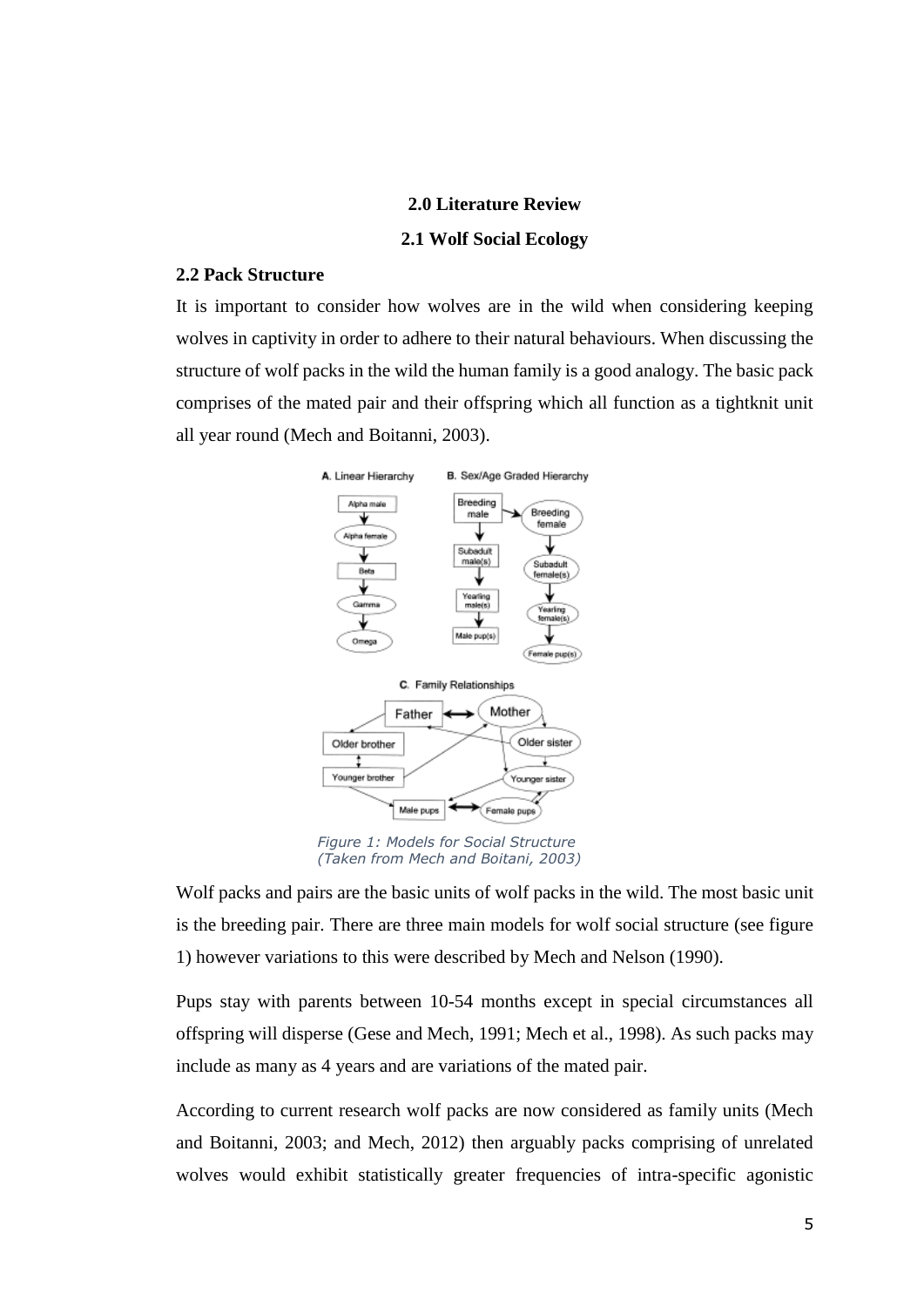interactions Mech (2012) showed however that despite the fact that there are many instances where strange wolves have been met with aggression there have also been times when they have actually been adopted into the pack.

## 2.3 Competition and intra-specific strife

Brown (1964) stated that the predominant and interesting factor increasing aggressiveness through natural selection should be competition. This idealistic concept however is not always the case in captivity as there are many other contributing factors which will be detailed later. It does stand to reason though that in small populations of wolves in an area with abundant prey the frequency and intensity of aggression should decrease. As such Brown (1964) argued that territory defence should decrease however despite this fatal attacks still occur in colonising populations (Frits and Mech, 1981 and Weidaven et al., 1985). For example in Yellowstone National Park post wolf introduction distinct territories were established within a few weeks and fatal attack between packs occurred within 6 months of their release in 1996 despite the fact that the prey abundance numbered in the thousands (Mech and Boitanni, 2003). In addition to this the west pack two in Isle Royale sought out and attacked other wolves despite a surplus of food resources in their own territory (Peterson and Paige, 1988). From this it can be deduced that food availability and abundance has little effect on territorial inter-specific aggression.

There is no limit on the intra-specific competition between wolf kin however it is prevalent when food is short. Adults compete fiercely with yearlings; yearlings with pups; and pups with one another (Packard, (Volume 2 of the Mech and Boitanni 2003 text)). Isle Royale all wolves are related to each other as close as siblings (Wayne et al., 1981) however they have established their own territories and treat each other like any outbreed population and will still kill each other (Peterson, 1977; Peterson and Paige, 1988) however this does not mean that kin would necessarily kill each other under different circumstances or when all competitors are closely related competition will be maximised. The only other documented example of kin killing each other was between two apparent sisters in Yellowstone National Park (McIntyre and Smith, 2000) however gathering such data is difficult (Mech and Boitani, 2003). Alternatively wolf aggression may stem from food or breeding competition.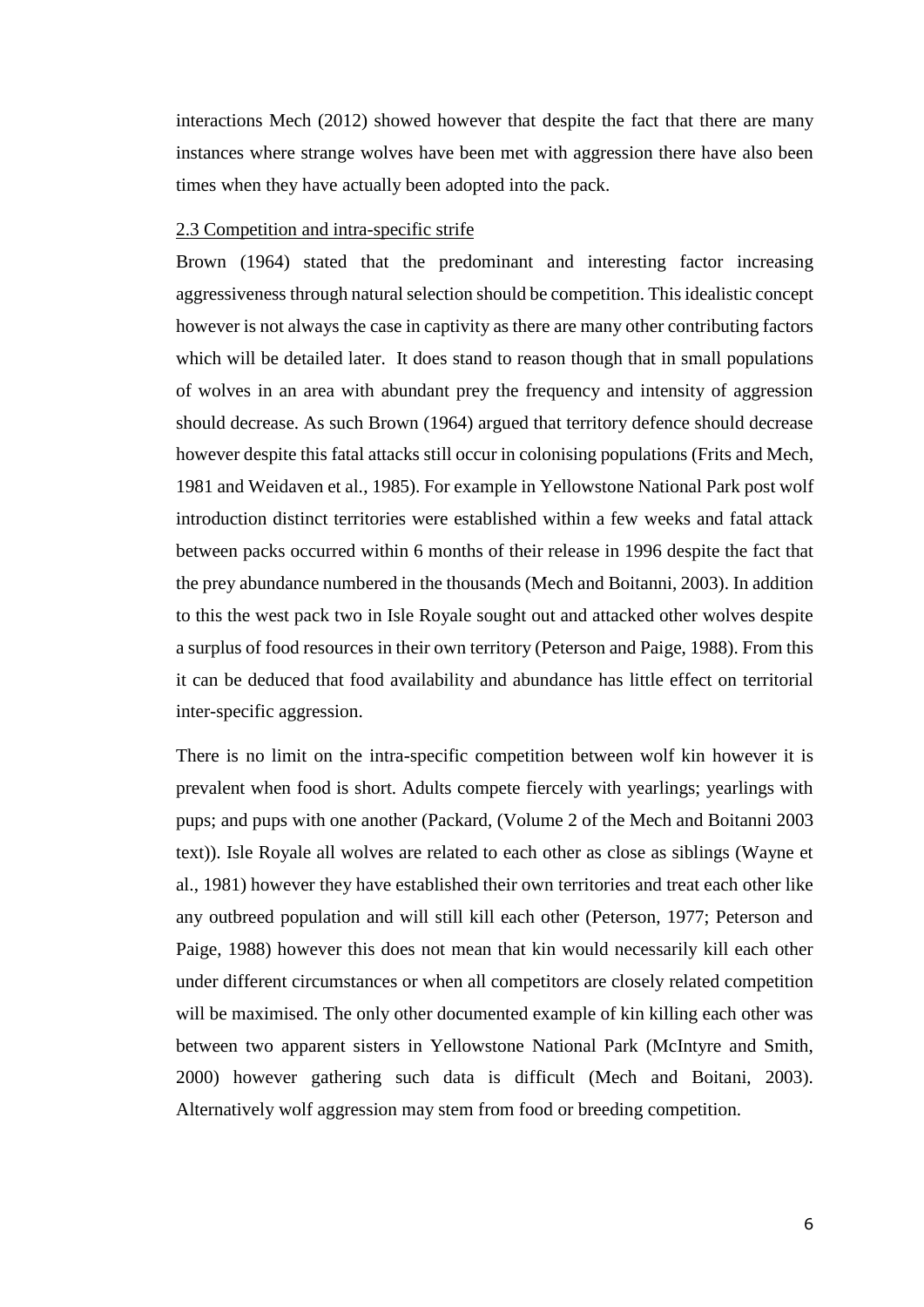Analysis on the deaths of wolves due to wolf attacks over a 22 year period in the SNF (Mech, 1994) 9 year period in Dunaly National Park (Mech et al., 1998) such intraspecific strife represents territorial aggression that reduces competing breeders and presents the opportunities for packs to expand their territories whilst indirectly keeping each pack within their own territory. Supported with several lines of evidence including the fact that mature wolves tend to be the territory holders and thus are the ones killed by other wolves; and killings are concentrated in the few months before and after the breeding season (Mech and Boitanni, 2003).

Wolves will also interfere with the reproductive increase of a neighbouring pack thereby reducing the effect that the neighbouring pack has on their food supply and thus on its spatial needs.

## 2.4 Relatedness Among Pack Members

Pack members from neighbouring packs can be related and is increasingly more likely the closer each pack is to one another. It is a results of the constant budding and splitting process that packs undergo and their attempts to fill in interstices among pack territories. There have been examples of wolf packs getting on however they are usually related. Mech (1987) found that a male wolf that was able to exist between a natal pack and a neighbouring pack over a 20 month period finally moved into the neighbouring pack and paired with a female there. The constant churning of a population resulted from strong competition and intra-specific strife and the immigration of dispersers from distant populations ensures a certain degree of genetic diversity.

#### 2.5 Factors Affecting Sociality

There are a number of factors effecting wolf sociality in the wild that need to be considered when analysing wolf sociality in captivity; Mech and Boitanni (2003) argued that the two main factors affecting wolf sociality are those that are social and physical. Packard and Mech, 1980 argued that we must understand the variation on both aspects of their environment. Wild wolf packs like in a stimulating environment subject to environmental variation due to ecological cycles due to the changes in climate and predator to prey populations dynamics (Mech and Boitani, 2003). Social aspects include conspecifics such as the members of their own pack, other territorial packs and lone wolves in the pack. Physical are abiotic factors such as weather and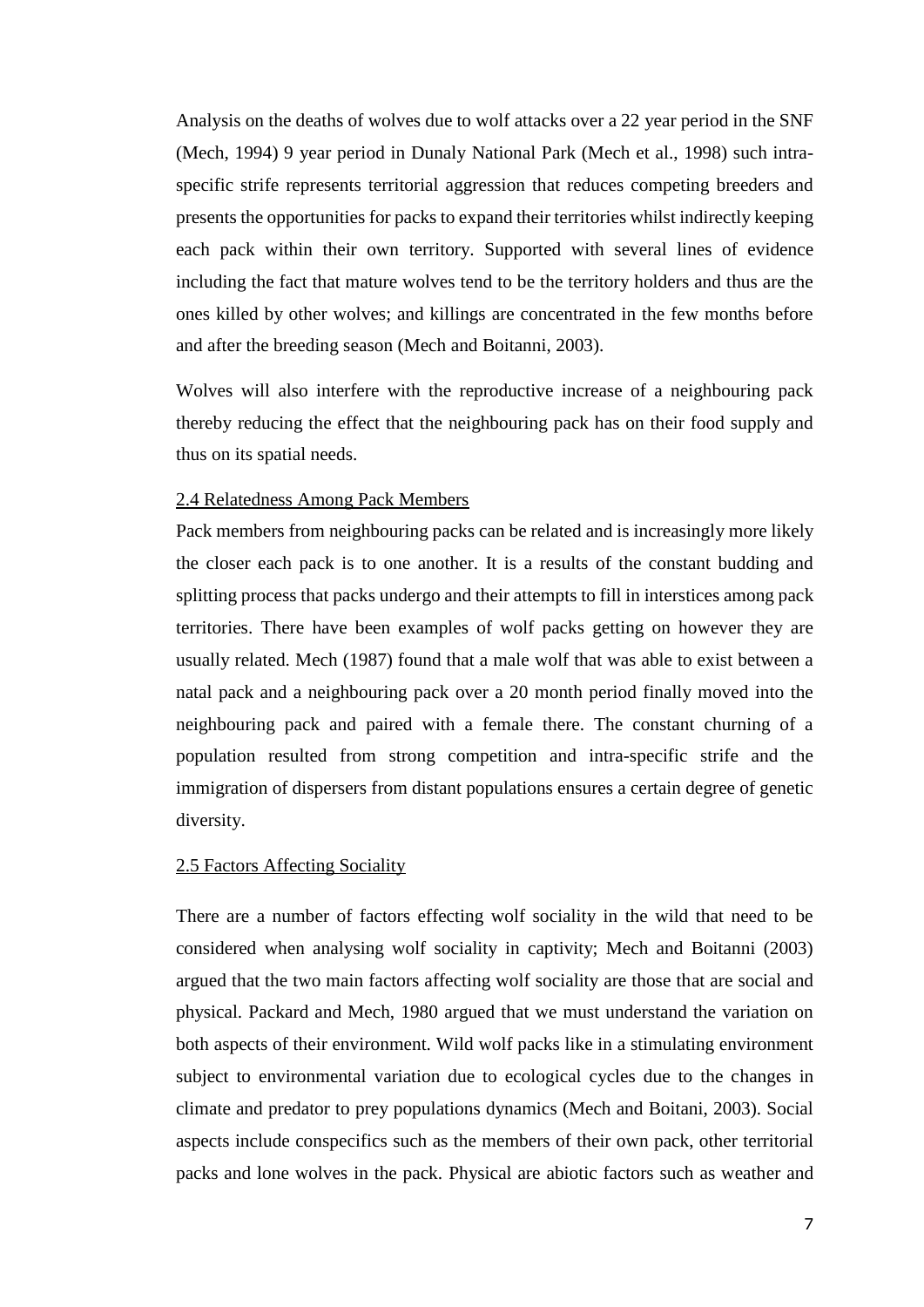landscape as well as biotic factors that are not other wolves in their environment for example prey species and animals that threaten wolves (Mech and Boitani, 2003)

#### 2.6 What is Socialisation?

Socialisation is where the animal subject becomes accustomed to human presence and interaction, by working with them from birth or just after (Woolpy and Ginsburg, 1967; Aitken, 2004) aiming for the critical period of less than 10 days old (Klinghammer and Goodmann, 1985) to attain the best results for fully socialised wolves (Kleiman, 2011). This will help to speed up the taming process by abiding by the conditions of filial imprinting (Kleiman et al., 1996). Hediger (1984) explained how wild or older animals will be harder to tame by comparison to younger ones due to their previous negative experiences or due to the absence of humans during their sensitive period for socialisation (Woolpy and Ginsburh, 1967; Kleiman et al., 1996).

Mech, 2012 stated that the "affectional" tie wolves have with one another is the same as a dog and their owner and is a trait that dogs have retained. In addition to this Mech argued that Woolpy and Ginsburg's work on socialising wolves to comparing it to two strange wolves forming a bond

Why do we not socialise all animals in a zoo environment?

Hediger (1964) defined taming as to have no flight tendency with respects to man. In 1965 he then went on to say how humans could be significant to animals in five different ways: as an enemy (that is, to be avoided), as prey, as a symbiont (that is, as a partner working towards a common goal), as of no consequence (that is, part of the background to be ignored), as a conspecific (for example, a rival or a sexual partner, both of which would cause problems) (Hosey et al., 2013). Whether the animal perceives us as an enemy is the one that impacts most on welfare (Hosey, 2013)

Kelling et al. in 2013 stated that due to our lack of understanding of the effects socialisation has on adult social behaviour the practice is generally avoided however, it is sometimes necessary for example when a mother abandons their young and they have to be hand raised.

One of the major arguments against socialisation is that it prevents the reintroduction of that individual back into the wild. Zidon et al., (2009) did a study in zoos that were reintroducing Persian fallow deer (*Dama mesopotamica*) to wild. They found that despite the fact that deer from zoos with high or low visitor numbers both acquired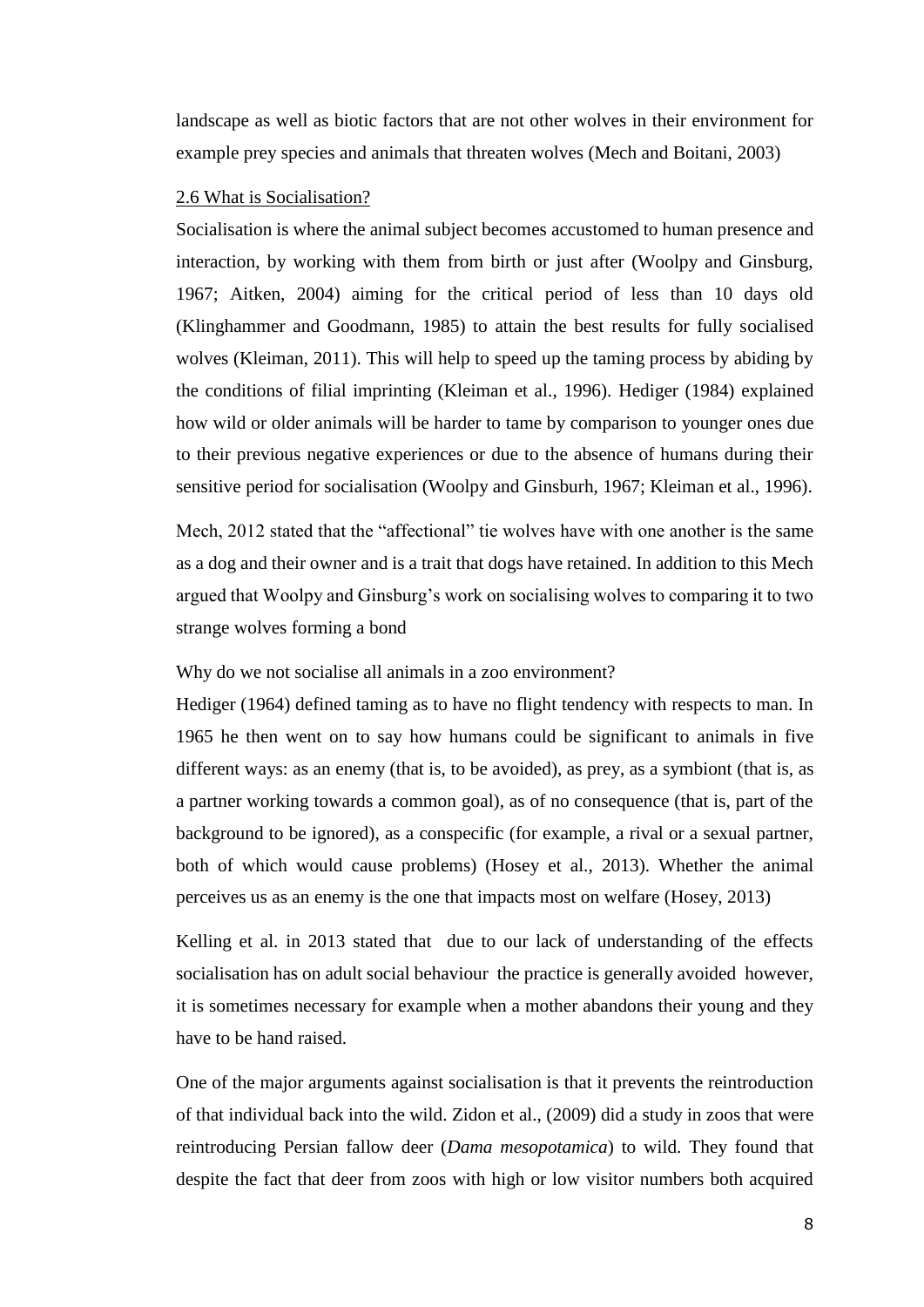predator-avoidance behaviours post release those that came from zoos with higher visitor numbers did not survive past 200 days after release whilst 80 per cent of the animals from the zoo with low visitor numbers survived

Alternatively if Hedigar's idea 'as of no consequence' is true, that in fact the animals are simply habituated to zoo visitors. For example Margulis et al., 2003 studied six species of felid in seven different enclosures and found that visitors caused no significant difference on any of the cat's behaviour. If this is the case then the whole socialisation process is meaningless. However this response could be taxon-specific as primate studies have attained different results Margulis et al., 2003. Animals that are able to understand human cues are more likely to react which has been shown to be true in wolves (Udell et al., 2008). Anderson et al., 2002 showed how sheep and goats in a petting zoo show aggression or avoidance due to their perception of us as predators.

## *2.6.1 Non-human animal perception of humans*

Humans are necessary for zoos as they arguably help to fund conservation projects around the world. Early studies on primates have shown that activity increase with visitor numbers (Hosey and Druk, 1987). Mitchell et al. (1992) argued that it could simply be the more active animals attract large groups of zoo visitors. Hosey (2000) consequently has referred to the visitor effect hypothesis and visitor attraction hypothesis as alternative explanations of zoo animals and their audiences. Much of the research on primates fits in well with the visitor effect hypothesis. Margulous et al., 2003 showed that small cats attracted more human audiences with increased activity and appeared to be unaffected by the human presence which coincides with Hosey's second hypothesis detailing visitor attraction.

## *2.6.2 Negative effect of humans on zoo animals*

Most research done in this area has been done on primates and an overwhelming amount of evidence points to the fact that the effect is generally negative, exhibiting behaviours associated with the stress response posing a welfare concern (Hosey, 2000; Hosey, 2013; Hosey et al., 2013). Berk (2002) found that Orang-utans (*Pongo spp.*) would physically react to noisy visitors by covering their heads with paper sacks. In addition to this stress from handling can potentially effect the mother-infant relationship (Kleiman et al., 1996). Assessing physiological responses have shown that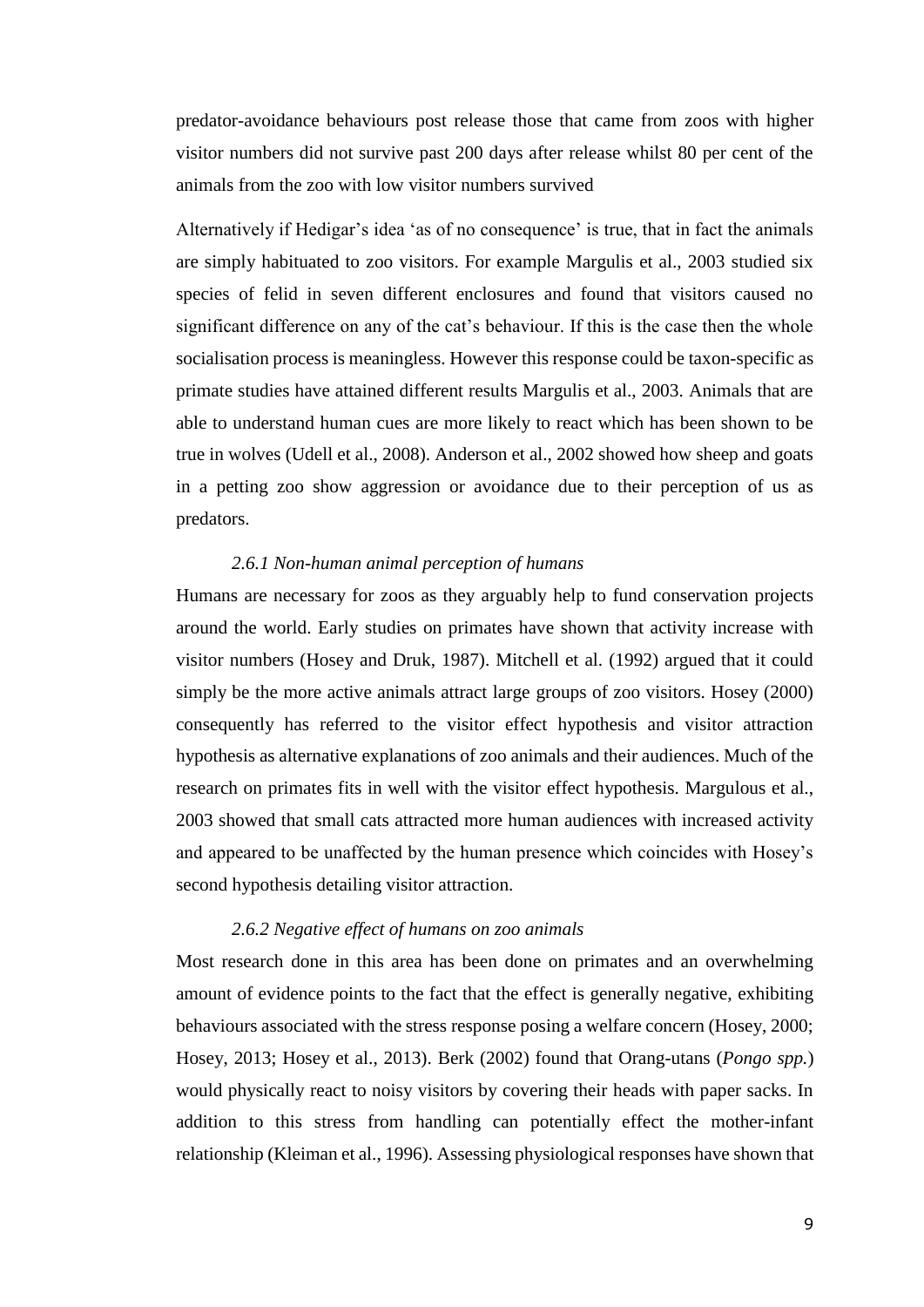urinary cortisol increases correlate across to increases in visitor numbers (Davis et al., 2005); faecal cortisol increases with visitor number (Rajagopal et al., 2011); and there are correlations between cortisol in the saliva and stress induced by zoo visitors (Monatanha et al., 2009).

## 2.7 What are the positives to the socialisation of zoo animals?

Hosey et al., 2013 argued that keepers who have a permanent positive relationship with the individual animal would in kind prove to produce positive levels of welfare. Klinghammer and Goodmann (1985) denoted the advantages of socialising wolves in particular includes a reduction in fear to humans which enables them to behave and interact with each other in a way that allows for the expression of their natural behavioural repertoire, displaying natural hunting and social behaviours. That routine medical care and other handling procedures can be accomplished without trauma which equates to less disruption, especially in regards to the social order of wolves. This was seen as well where abyssinian colobus monkeys (*Colobus guereza*) received positive reinforcement training. Their interactions with zoo visitors declined once they were trained to undergo oral examination. This could be a sign that they have simply become habituated to the stimulus (Melfi and Thomas, 2005).

## *2.7.1Can zoo visitors be enriching?*

It is important to try and make the interaction between zoo visitors and the non-human animals less stressful (Fernandez et al., 2009). The idea that zoo visitors might be enriching was most likely first posed by Desmound Morris in 1964 (Hosey et al., 2013). Morris argues that zoo animals were probably bored most of the time and zoo visitors probably acted as a form of enrichment in what was otherwise a monotonous environment. However, evidence in favour of this theory is sparse. Fa (1989) failed to find any increases in agonistic behaviours on days when the zoo was open by comparison to when it was closed in green monkeys (*Chlorocebus sabaeus*). Instead they spent most of the time trying to get food from the visitors which they argues could mean that they were enriched rather than stressed (Cook and Hosey, 1995; Claxton, 2011). However Fa (1989) disputed that these behaviours were expressed at the expense of others such as social behaviours. Orang-utans (*Pongo Pygmaeus*) showed no stress-related behaviours in response to visitor presence, but did start begging when visitor numbers reached about forty at the exhibit (Choo et al., 2011). Inter-specific interaction for example in Miller et al., 2011 found that the bottlenose dolphins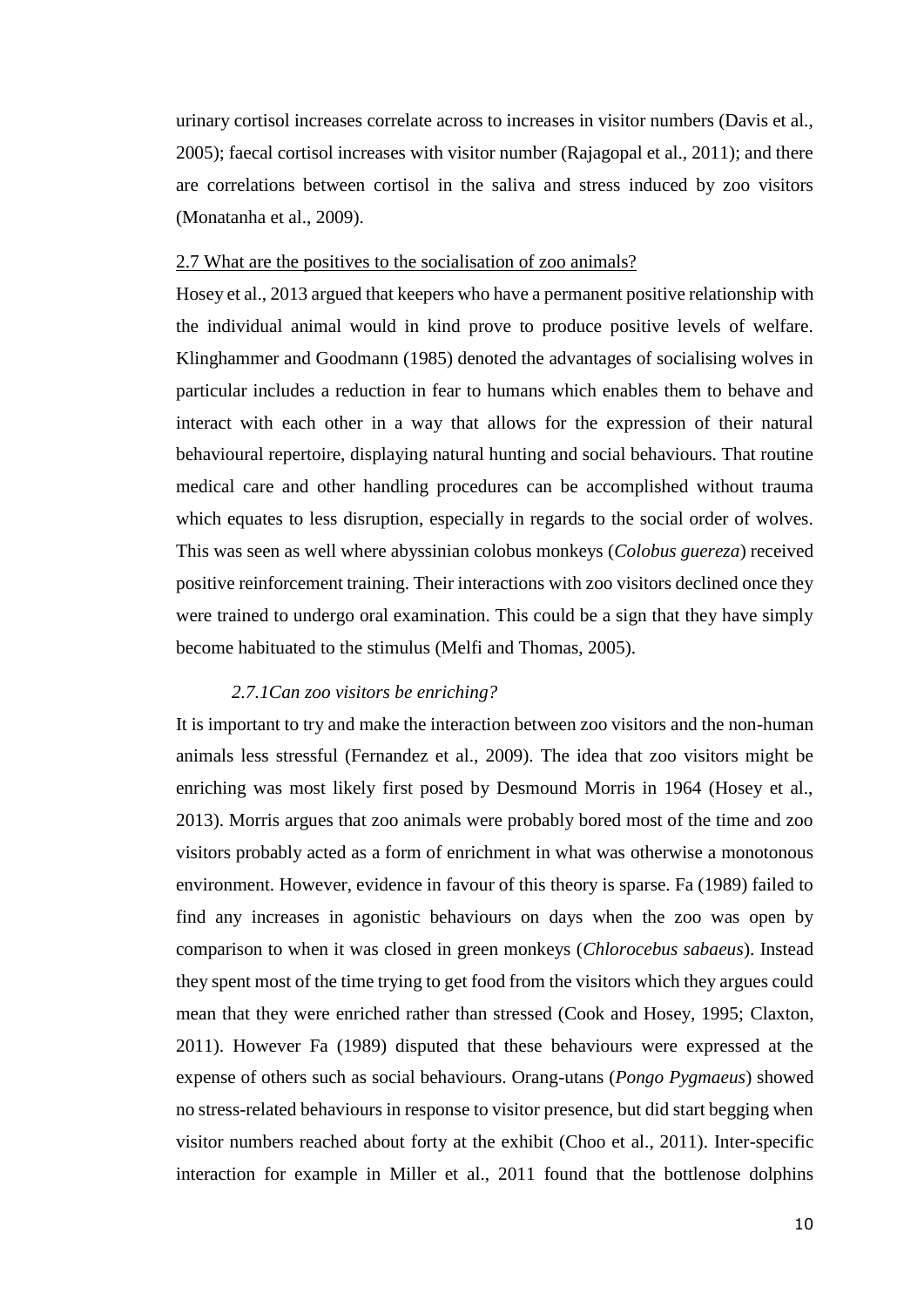exhibited a greater diversity of behaviours that included diversity of swimming styles, and play behaviours after taking part in shows and interaction events which implied that the opportunity to take part in these shows was enriching for the animals. Unfortunately however the effect that interactive shows has on the welfare on animals has not been so thoroughly investigated (Hosey et al., 2013).

### 2.8 How can we overcome the drawbacks of socialisation?

Klinghammer and Goodmann (1985) acknowledge that there are a number of drawbacks of socialisation such as they are unable to be reintroduced to the wild and they may become too attached to people to the point where they are no longer able to express their normal behavioural repertoire however with a strict socialisation process which acknowledges the critical period and milestones in their development (denoted in their 1985 text on the socialisation of wolves) that these are overcome due to the fact that the animals are relaxed and not readily spooked by human activity both inside and outside of their enclosure.

### 2.9 What are abnormal behaviours?

A captive environment can cause a range of behaviours not found in the wild (Kleiman et al, 1996). Appleby et al., (2010) defined abnormal behaviours as the performance of behaviour patterns or sequences that differ fundamentally from the behaviour of free-living animals. The term abnormal literally means to stray from the norm and can be associated with a reduction in the animal's well-being (Mason and Latham, 2004), however, as Dawkins (1980) rightfully pointed out the word 'abnormal' is an emotional loaded term and is usually used to denote suffering which is not always the case. When recognising abnormal behaviours the differences from the desired 'norm' could be to do with the form of the behaviour (intensity, variability or orientation). The most commonly described abnormal behaviour are those that are stereotypic (Clubb and Mason, 2003).

### 2.10 Stereotypies

There are three main causal factors of stereotypic behaviours (Mason and Turner, 1993; Würbel, 2003): the first is sustained eliciting stimuli and is possibly in combination with the mechanisms of habit formation (Mason and Turner, 1993), the second is progressive pathological changes in the neural substrates underlying behavioural control which leads to 'perseverative behaviour' (Garner, 2006), and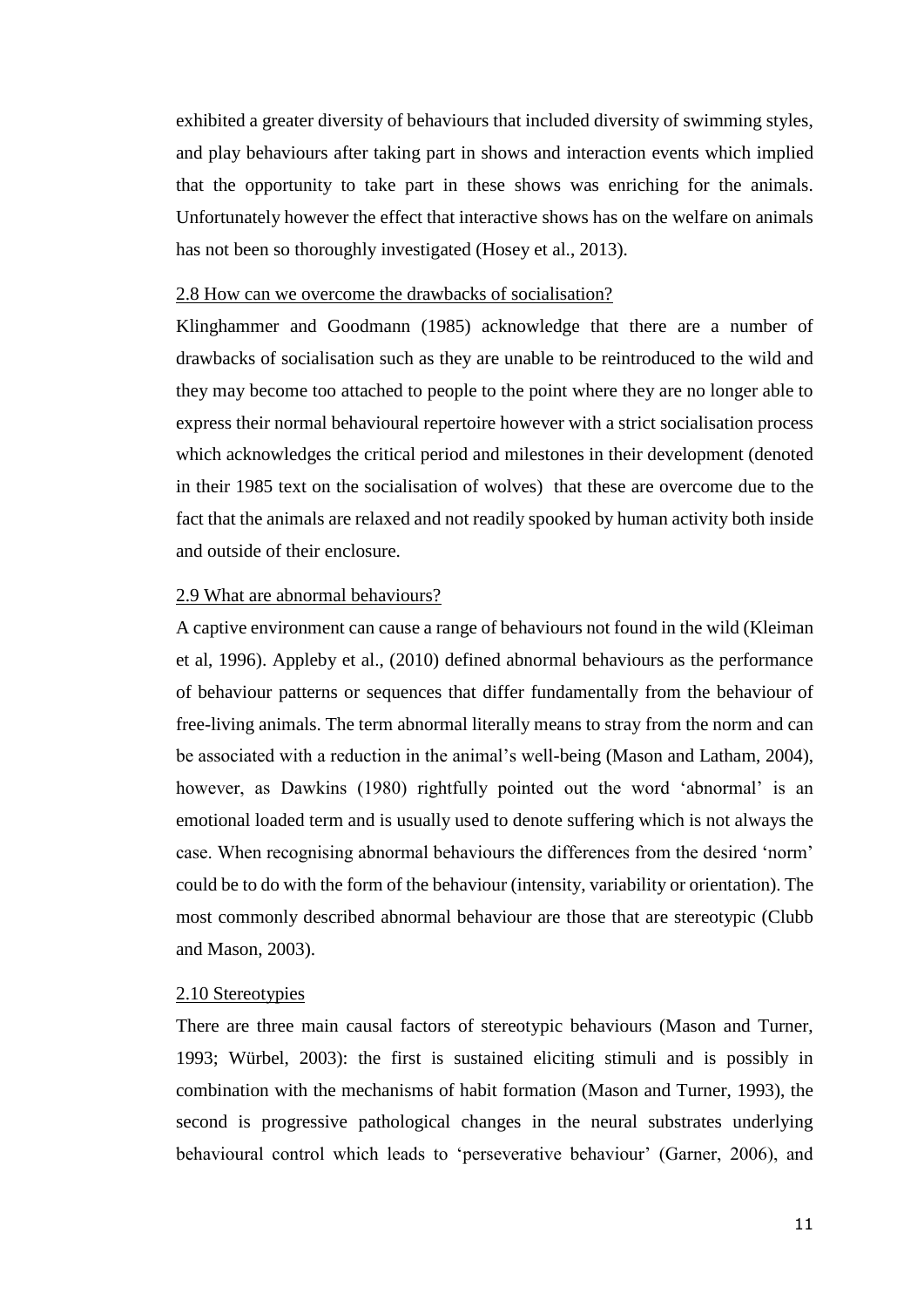finally possible reinforcement through reward in the form of some coping effect (Würbel, 2006).

## 2.11What can effect abnormal behaviours?

Genetic aspects such as inner ear damage in mice that resulted in circling behaviours (Lee et al., 2002)) and physical such as lesions that can cause limping (Weary et al., 2006). Abnormal behaviours can also result from the animal simply trying to adapt to their environment where their natural behaviours have been compromised or thwarted as is the case with pacing in a captive environment. Pacing itself can be seen as an attempt to express territorial behaviours however by looking at its variability you can explore whether it can be defined as stereotypic (Clubb and Mason, 2007).

## 2.12 What effect does socialisation have on abnormal behaviours?

There are a number of studies that have explored visitor effect on zoo animals however in terms of abnormal behaviours Mallapur et al., 2005 found up to 20% increase in the abnormal behaviours in the lion-tailed macaques (*Macaca silenus*) which shows that visitors have an effect on the frequency of abnormal behaviours. However it is important to consider individual animals and how their behavioural reactions to zoo visitors may differ from what these studies found (Hosey, 2008 and Koohe, 2008).

### 2.13 What are agonistic behaviours?

Agonisitc behaviours are to do with social competition (Mech, 2012) and includes the forms of aggression (Goodmann et al., 2002), displayed as subcategories in the ethogram (Appendix A). Schenkel described three levels of expression: first the peripheral structure of the body such as the face and scent organs; second the "nondirected" behavioural changes e.g. erection of hair, changes in breathing rate and reaction of the pupils; and finally the third level where social behaviours are clearly directed toward another wolf, and that may involve reaction, social exploration and social impression all at the same time for example threat, bluff attack, and invitations to play Mech (2012). Schenkel's first level can be utilised as an indicator of social rank when observing wold packs (see figure 2 and 3).

The wolf's most important visual expression centre is the head highlighting that the colouring of the face and function of the facial muscles and, also, the activity of the eyes, are the bearers of extremely important and variable expression phenomena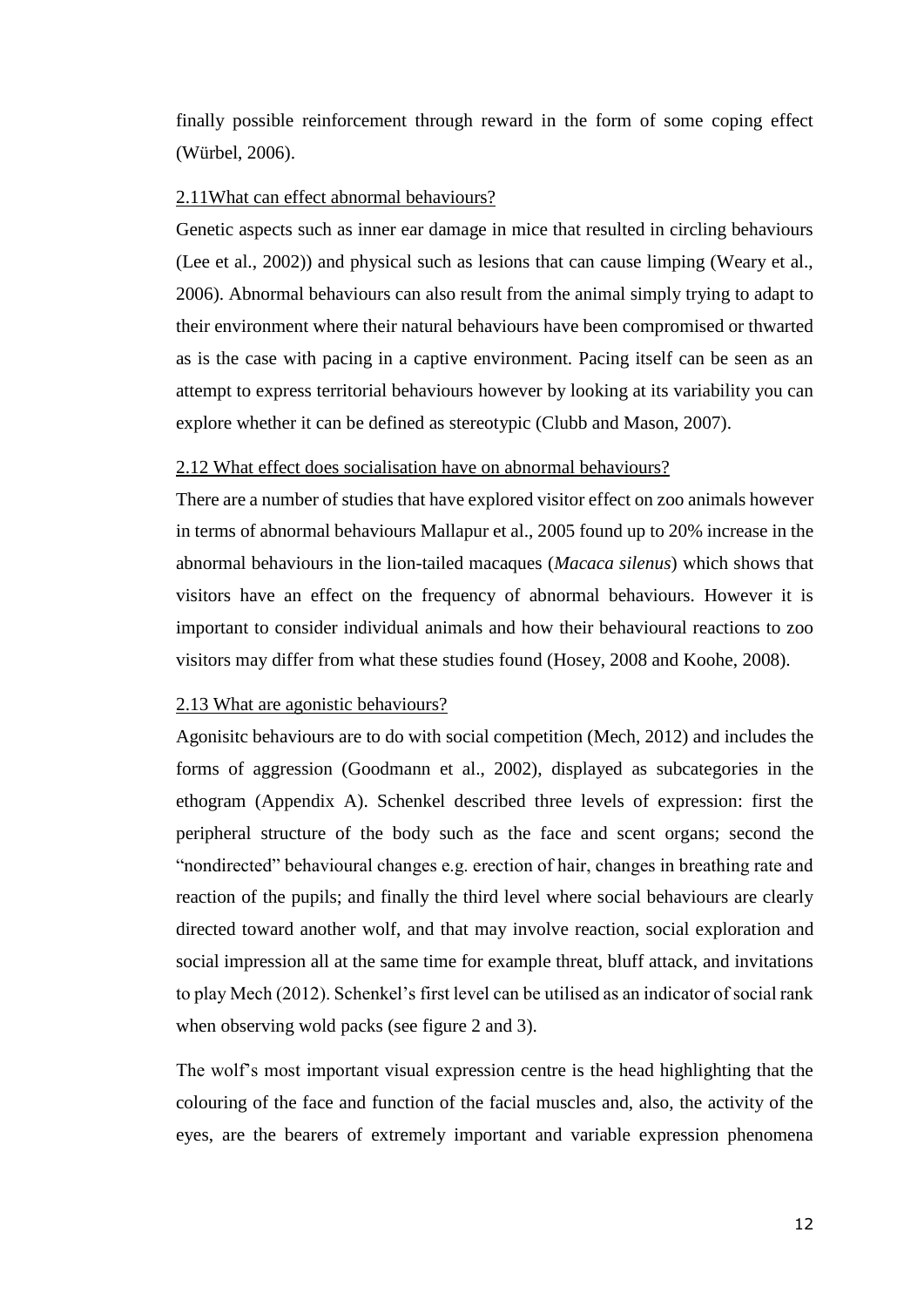during wolf social interactions (Schenkel, 1947) for example it can be utilised to express the varying degrees of dominance (see figure 2).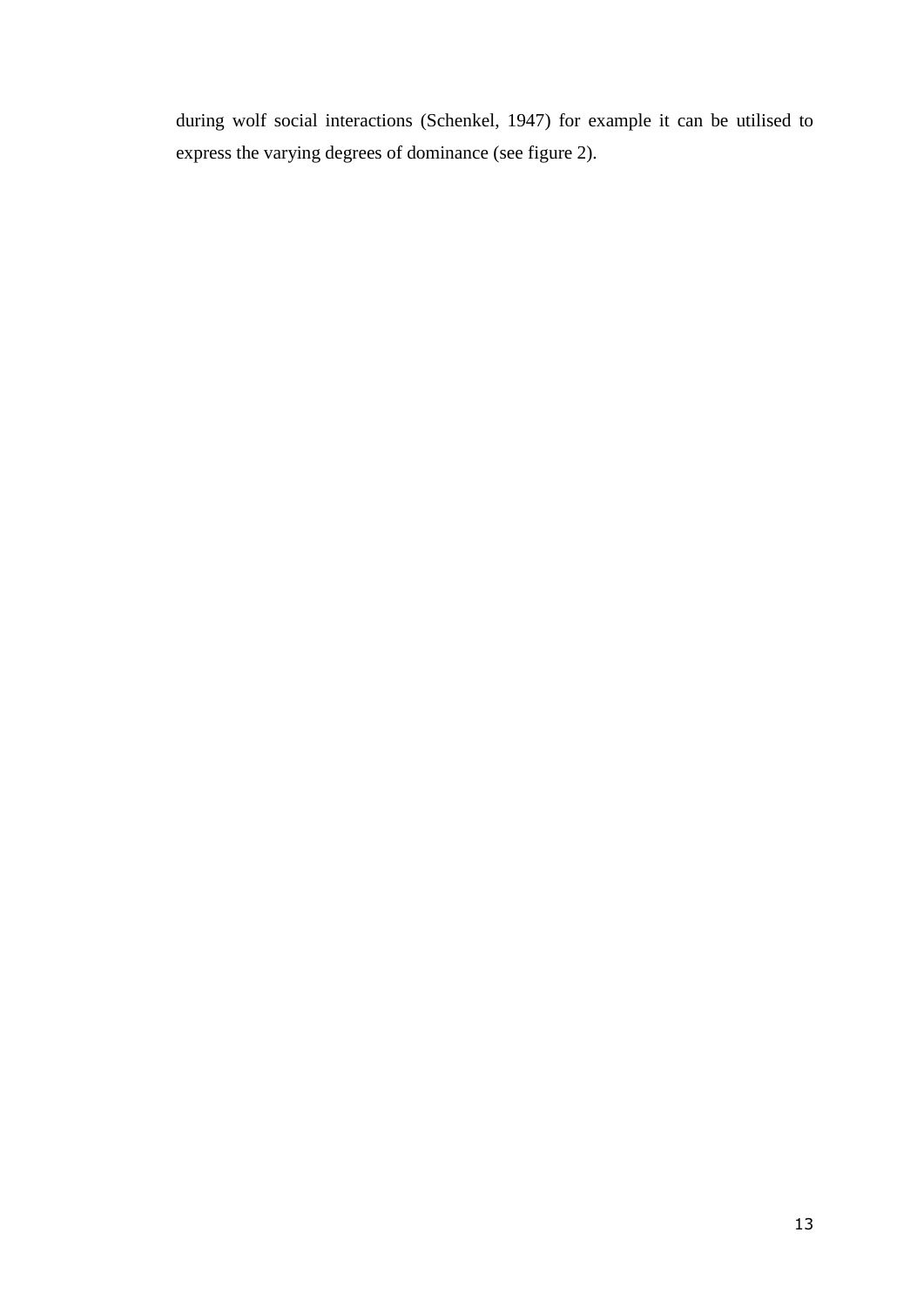

*Figure 2: facial expression in the wolf (taken from Mech, 2012)* 



*Figure 3 Tail position communication (taken from Mech's 2012 text)*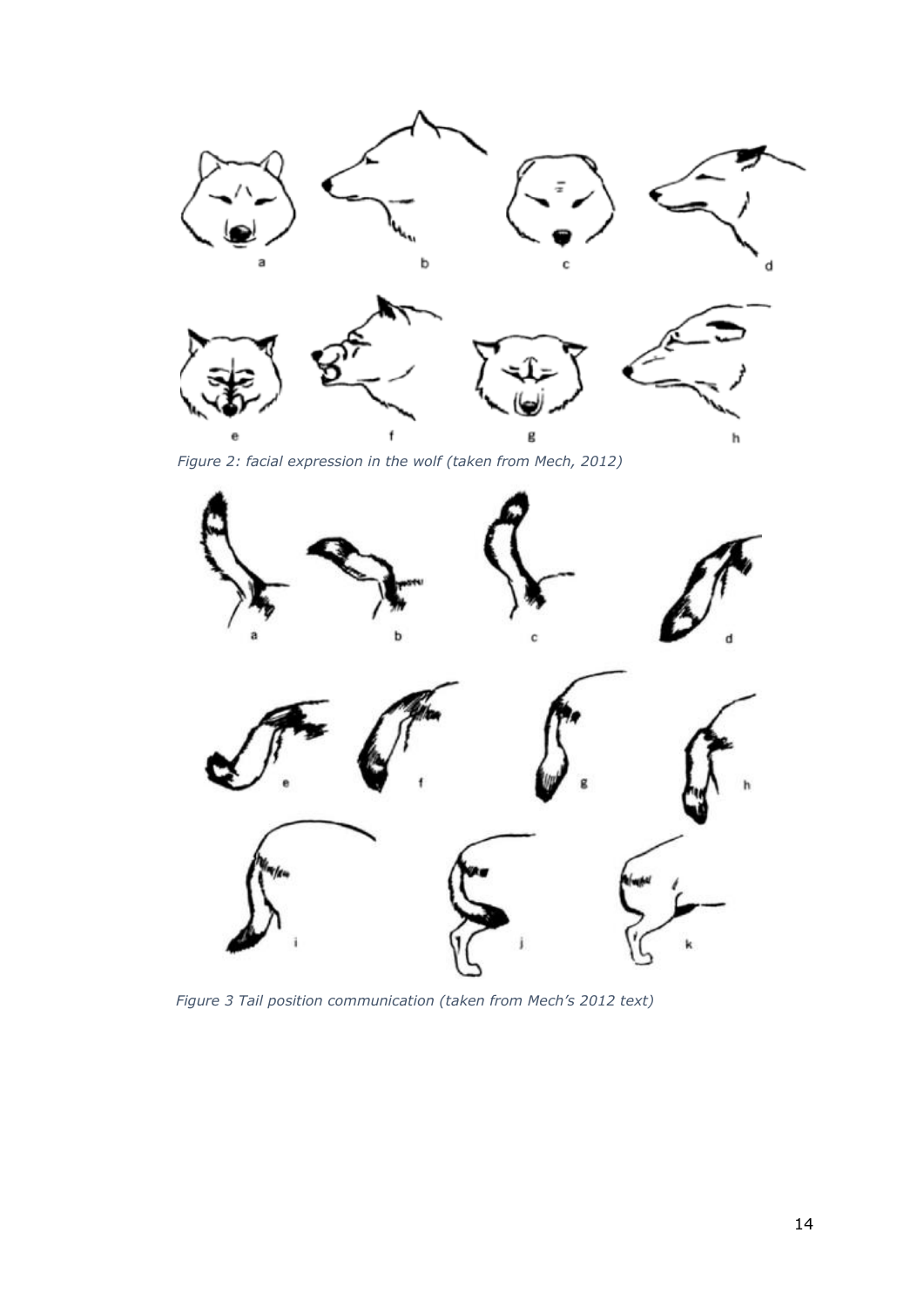#### 2.14 What can effect agonistic behaviours?

There are a number of different factors that can affect the expression of agonistic behaviours of grey wolves to which have been identified via the behavioural categories found in the ethogram in appendix A. First of all with elicited aggression it typically occurs when a subordinate, often young, wolf spontaneously submissively approaches a more dominant animal and is met with aggression. The aggression appears to us to try and cause the submitting wolf to flee however this just causes the submitting wolf to appease harder as if to try and stem the aggression. This results in the dominant wolf intensifying their aggressive display resulting in a positive feedback loop (Goodmann et al., 2002). Food-related aggression simply enough is an agonistic interaction initiated over the ownership of food resources (National Geographic Explorer, 1988; Mech and Boitanni, 2003) while sex-related aggression is much the same however it is usually between two males for a female in heat (Derix et al., 1993; Mech and Boitani, 2003). Ritualised aggression is characterised by fights that are restrained, or "ritualised" (Ridley, 1995). Fights are restrained and conventionalised, rather than allout fights with tooth or claw. Dominance aims at controlling another by the means of ritualised behaviour, without harm or injury to either involved (Abrantes, 2005). In contrast to this an all-out attack is the opposite to a ritualised attack, resulting in injury or harm to the subordinate wolf and is an example of aggression without dominance (Abrantes, 2005). An offensive threat is where an individual initiates an interaction so as to threaten to which no submissive or fearful behaviours are exhibited. If they are, they will be at a very low intensity (Ridley, 1995; Abrantes, 2005). Defence and submission pertains to the complex interactions exhibited between wolf individuals in terms of their standing in the pack described in great detail in the texts by Mech and Boitini (2003) and Mech (2012). This category aims to acknowledge pack status as well as variation in individual temperament before it can be identified as being ritualised in any sense of the term.

## 2.15 What effect does socialisation have on the agonistic behaviours?

Mitchell et al., 1992 found that human visitors induced gender-specific aggression directed at the zoo visitors themselves (golden-bellied mangabeys of Sacramento Zoo) and arguably perceive human audiences as rival conspecifics. Chamove et al., 1988 found that agonistic behaviours increased while affiliative behaviours decreased in three different primate species when human audiences were present and Glatston et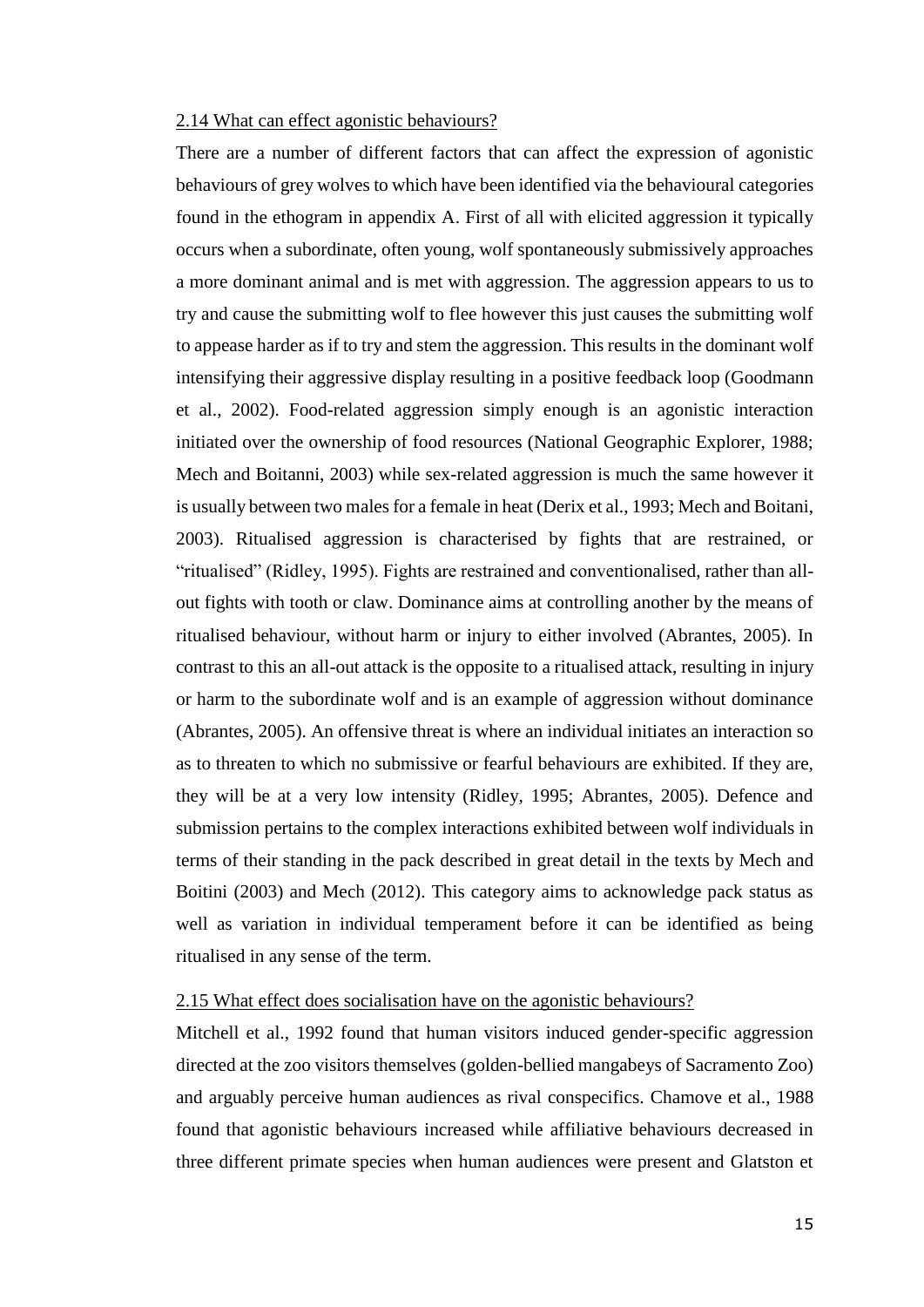al., 1984 and Mitchell et al., 1991 attained similar results. A far more recent study by Wells (2005) discovered that the gorilla (*Gorilla gorilla)* intra-specific aggression and abnormal behaviours increased with increased visitor numbers in the summer by comparison to lower visitor numbers in the winter which shows that despite the fact that a lot of the research done in this area is old it still holds some validity in terms of that humans do have an effect on the agonistic behaviours of animals in captivity.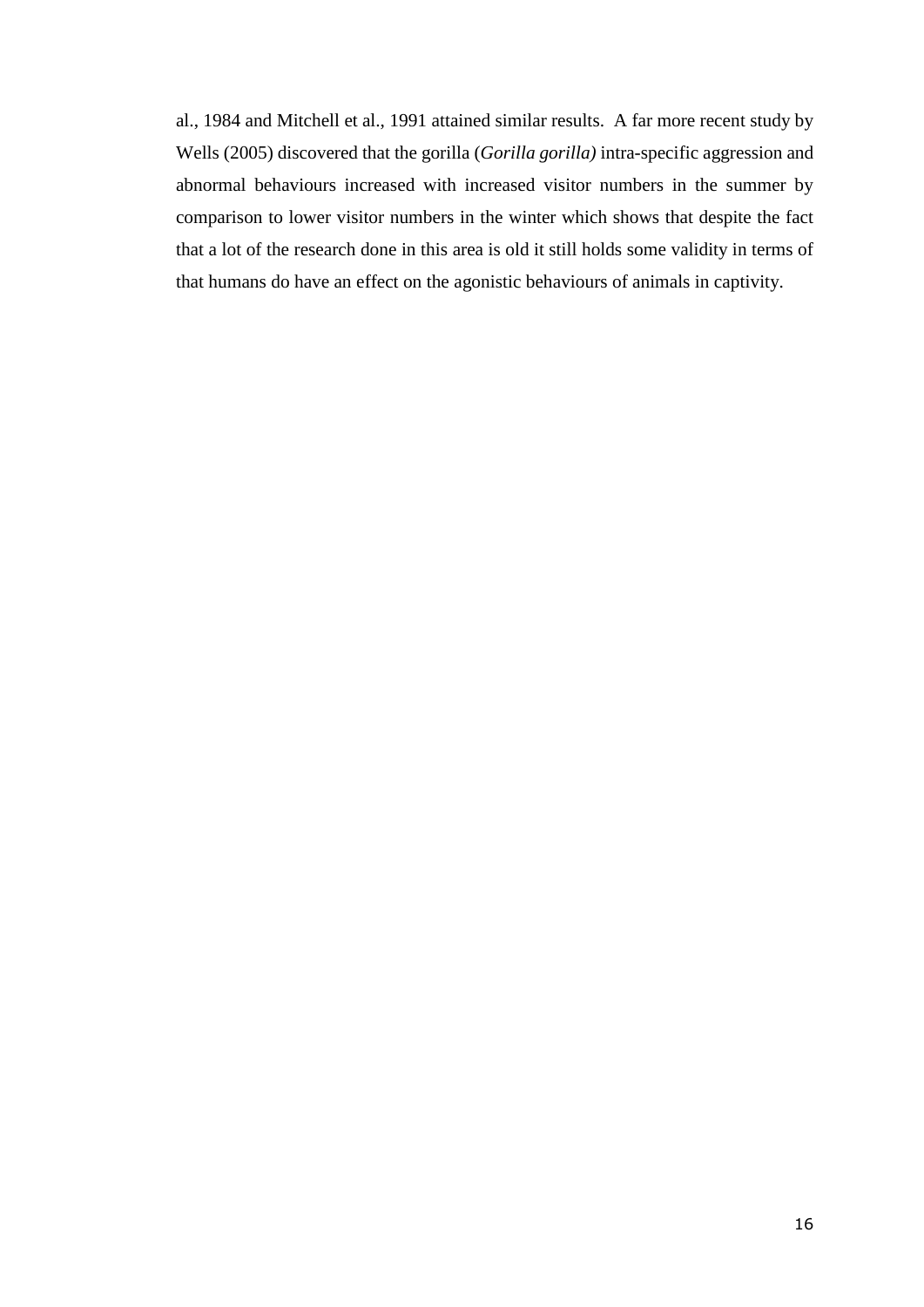#### **3.0 Methodology**

The study was carried out at are the UK Wolf Conservation Trust for the examples of socialised wolves and Longleat Safari Park for the non-socialised wolf examples.

The total observation period for each institution was dependent on the number of wolves that they have.

Institution Observation Period

= (Mean Focal Period  $\times$  Number of Wolves in Institution) Time for Observation Period per Day  $+ 1 day$ =  $(6 \times Dependent$  on Institution) 8  $+ 1 day$  (Habituation Period)  $UK$  Wolf Conservation Trust  $=$  $6 \times 10$ 8  $+ 1 = 8.5$  $= 9$  days observation period  $\emph{Wildwood Trust} =$  $6 \times 5$ 8  $+ 1 = 4.75 = 5$  days observation period

 $Cots$ wold's Safari Park =  $6 \times 4$ 8  $+ 1 = 4$  days observation period

Based on the approaches to the observation of animal behaviour described by Martin and Bateson (2007) the wolves were observed using a focal sampling method, utilising continuous sampling as the recording method to help alleviate the chance for missed behaviours (Birkett and Newton-Fisher, 2011).

The observation period was 2 weeks; 1 week for socialised and 1 week for nonsocialised. It occurred between 9am and 5pm as these are the typical opening hours for zoos (Mallapur and Choudhury, 2003) which has the dual benefit that it is easier for the institutions to facilitate this approach and the wolves behaviour can be observed whilst being induced to a stressful stimulus (Hosey, 2000). Similar to the methodology presented in the study on lion-tailed macaques by Mallapur et al. (2005) the day was divided into four two hour segments (Figure 4), observing all of the wolves in the institution over the two hour segment.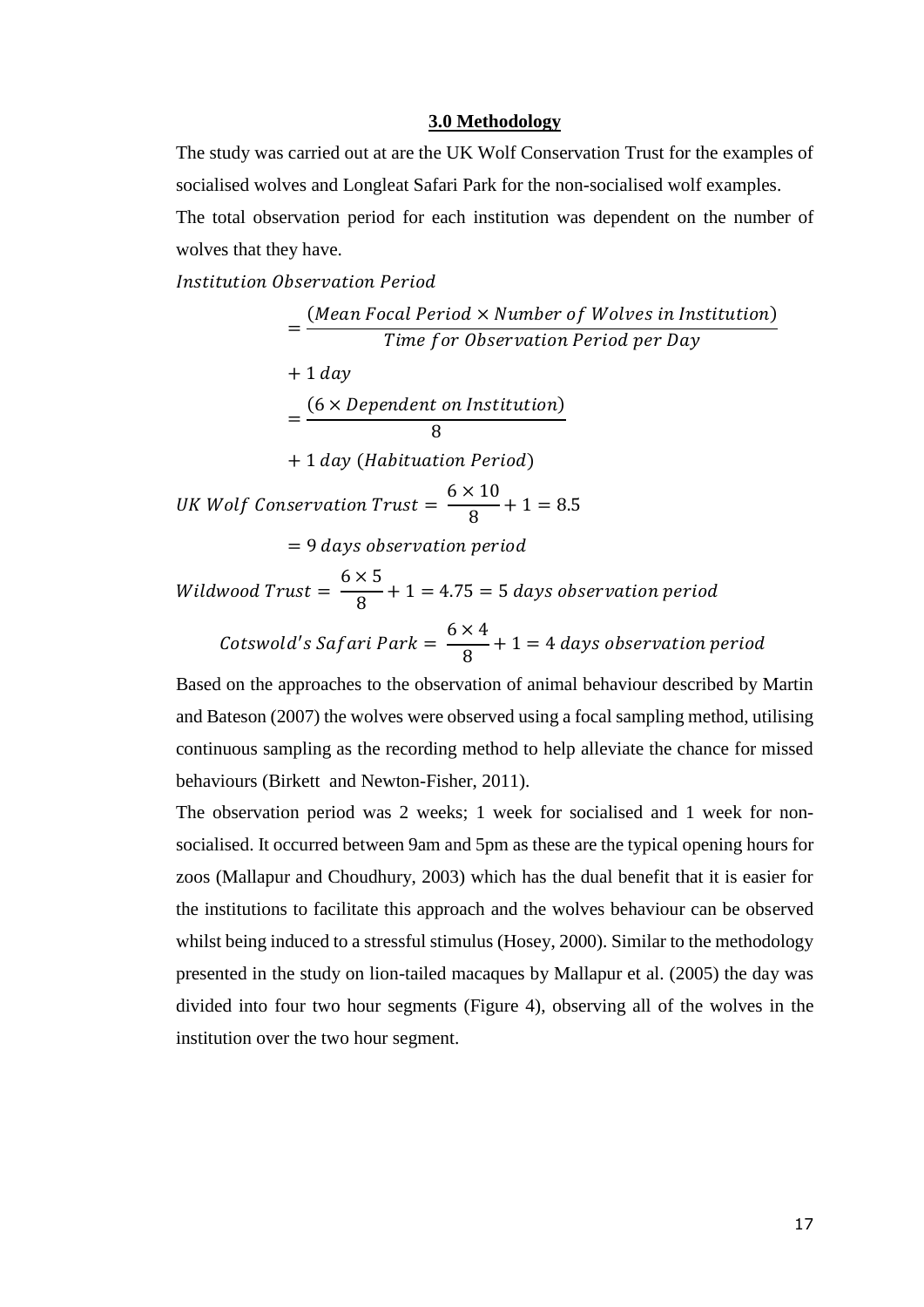

Each two hour segment was divided by the total number of wolves in each institution thereby identifying the focal period for each wolf.

**Food**

\n
$$
Focal Period = \frac{7} \cdot \frac{7} \cdot \frac{7} \cdot \frac{7} \cdot \frac{8} \cdot \frac{7} \cdot \frac{7} \cdot \frac{8} \cdot \frac{7} \cdot \frac{7} \cdot \frac{7} \cdot \frac{7} \cdot \frac{7} \cdot \frac{7} \cdot \frac{7} \cdot \frac{7} \cdot \frac{7} \cdot \frac{7} \cdot \frac{7} \cdot \frac{7} \cdot \frac{7} \cdot \frac{7} \cdot \frac{7} \cdot \frac{7} \cdot \frac{7} \cdot \frac{7} \cdot \frac{7} \cdot \frac{7} \cdot \frac{7} \cdot \frac{7} \cdot \frac{7} \cdot \frac{7} \cdot \frac{7} \cdot \frac{7} \cdot \frac{7} \cdot \frac{7} \cdot \frac{7} \cdot \frac{7} \cdot \frac{7} \cdot \frac{7} \cdot \frac{7} \cdot \frac{7} \cdot \frac{7} \cdot \frac{7} \cdot \frac{7} \cdot \frac{7} \cdot \frac{7} \cdot \frac{7} \cdot \frac{7} \cdot \frac{7} \cdot \frac{7} \cdot \frac{7} \cdot \frac{7} \cdot \frac{7} \cdot \frac{7} \cdot \frac{7} \cdot \frac{7} \cdot \frac{7} \cdot \frac{7} \cdot \frac{7} \cdot \frac{7} \cdot \frac{7} \cdot \frac{7} \cdot \frac{7} \cdot \frac{7} \cdot \frac{7} \cdot \frac{7} \cdot \frac{7} \cdot \frac{7} \cdot \frac{7} \cdot \frac{7} \cdot \frac{7} \cdot \frac{7} \cdot \frac{7} \cdot \frac{7} \cdot \frac{7} \cdot \frac{7} \cdot \frac{7} \cdot \frac{7} \cdot \frac{7} \cdot \frac{7} \cdot \frac{7} \cdot \frac{7} \cdot \frac{7} \cdot \frac{7} \cdot \frac{7} \cdot \frac{7} \cdot \frac{7} \cdot \frac{7} \cdot \frac{7} \cdot \frac{7} \cdot \frac{7} \cdot \frac{7} \cdot \frac{7} \cdot \frac{7} \cdot \frac{7} \cdot \frac{7} \cdot \frac{7} \cdot \frac{7} \cdot \frac{7} \cdot \frac{7} \cdot \frac{7} \cdot \frac{7} \cdot \frac{7} \cdot \frac{7} \cdot \frac{7} \cdot \
$$

As described in Mallapur et al.'s study the order was chosen at random at the start of each day, the order remaining consistent for all four segments in a day, they were simply reselected at the start of each day. By collecting the data in this way the total focal period for each wolf will be from fours parts of each day, which will help decrease the effect that time of day has on behaviour (Maia et al., 2012). Each focal sample looked at the wolves individually for a set amount of time with a handheld camera to follow them around as they move (O'Connor, Robertson and Kleindorfer, 2010). For example if there were 4 wolves then each wolf will be observed for half an hour over the two hour period (figure 5).

$$
Focal Period = \frac{Segment Time}{Total number of wolves in institution} = \frac{2 hours}{4} = 0.5
$$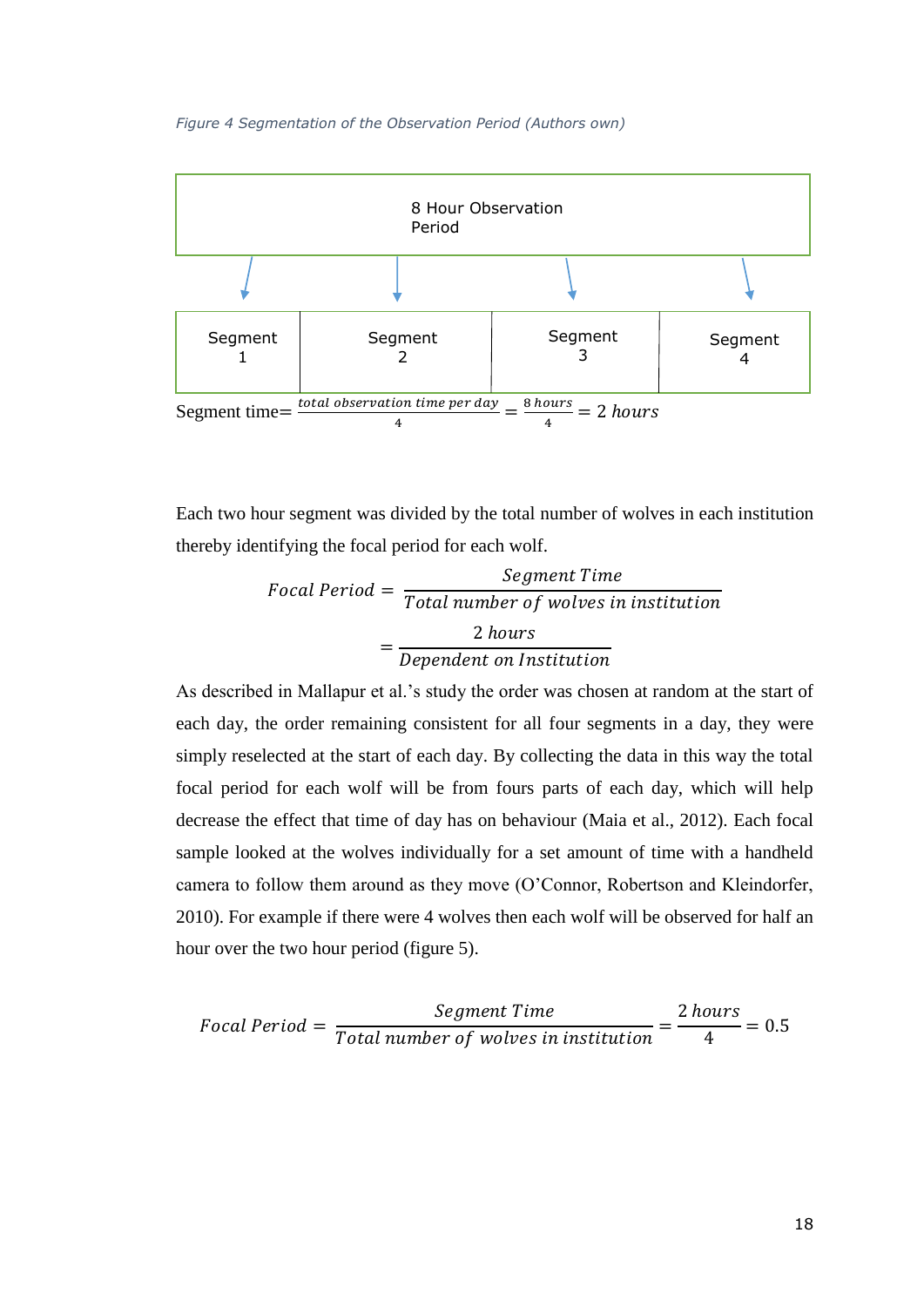

*Figure 5 Focal Period Example*

This was then repeated four times in that day making the total of 120 minutes of data for each wolf in this example for that day.

As described by Martin and Bateson the advantages of observing the wolves in this way include the fact that it provides an exact visual record; behaviour can be analysed many times in different ways; for analysing code behaviour i.e. transcribe into quantitative measurements relating to specific behavioural categories and finally it is a good medium for fast or complicated behaviours. Prior to each focal sample details of which enclosure and wolf were noted down, as well as the conspecifics present in the enclosure at the time. A full description of each enclosure and wolf were written separately prior to the observation at each institution. For the enclosure the size and enrichment devices were all described and for each individual wolf their age, gender and subspecies were noted. At the start of each observation each enclosure, environmental factors such as weather and temperature, wolf and segment were identified and spoken as an oral documentation to label what has been filmed. This can then be referred to when analysing each wolf and when acknowledging any of the possible variables present such has environmental enrichment (shown to be directly proportional to standards for welfare (Mollá et al., 2011)) or environmental conditions (see Morgan and Tromborg, 2007).

Once the data has been obtained the filmed data for each behavioural category (described in the ethogram) will be analysed manually, allowing for each behaviour observed and the length of time that it was expressed to be noted down. The time budgets for each data set will be calculated and due to the fact that it is continuous data and that there are 2 samples the t-test can be used (Townend, 2002). This parametric statistical test can be used so long as the data meets the requirements of parametric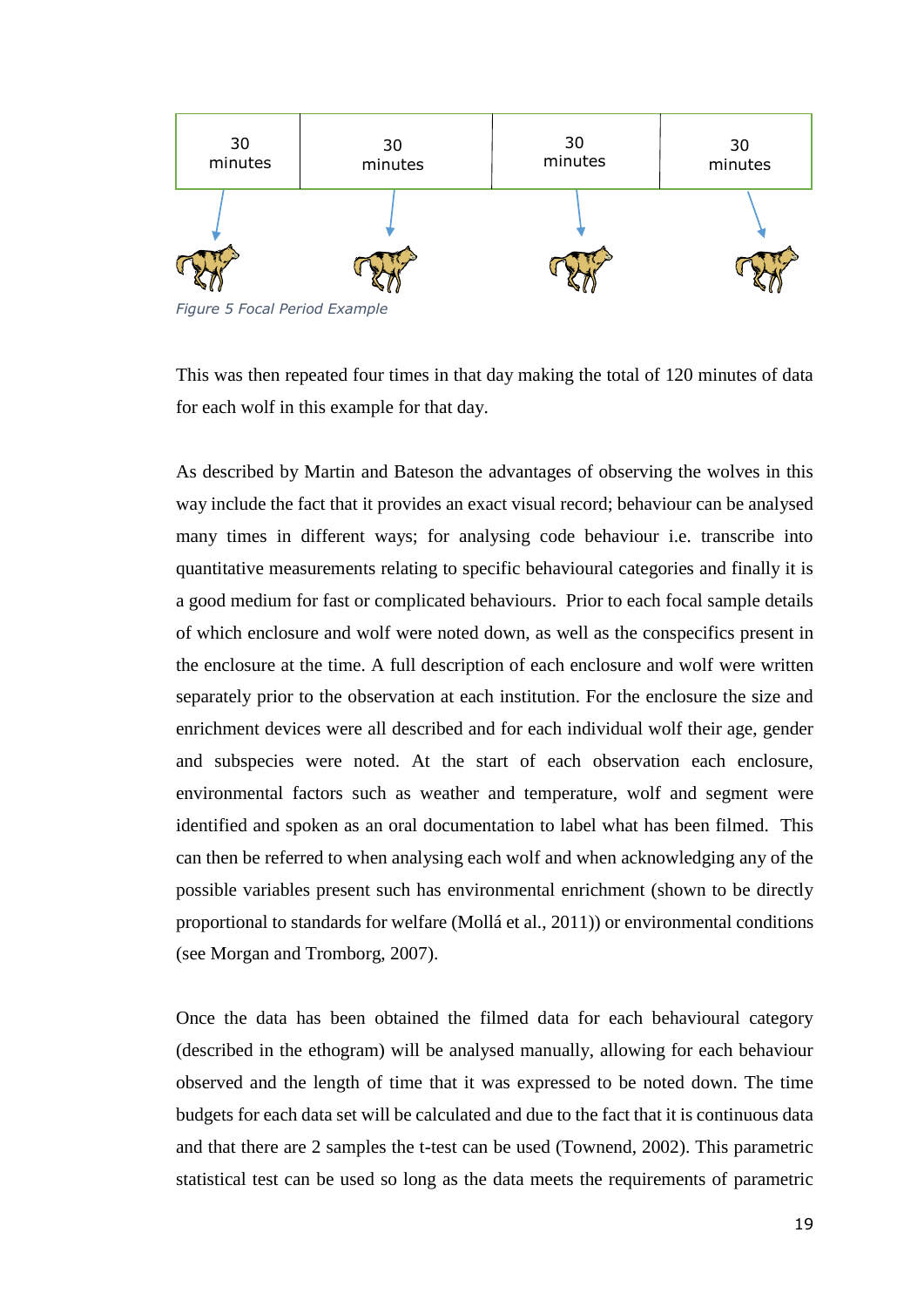data of a normal data distribution (illustrated by the bell curve after data transformation). Conversely the Mann Whitney non-parametric test can be used if the data does not coincide with the parameters of normal data distribution.

The approach to this study is non-invasive in nature due to the fact that the wolves were simply observed through a fence in a similar manner to how they would be during open hours by the public. However, as has already been stated, there are a number of studies that show that public presence can induce stress in animals. In light of this in accordance to the parameters set by Mitchell and Hosey (2005) an extra day was added to the observation period for each institution to allow for an habituation period. This allowed for the animals to have the opportunity to desensitise to observer presence thereby lowering the stress invoked (International Society for Applied Ethology, 2013). As such this approach to the topic meets the parameters of both the 3Rs (Replacement, Reduction and Refinement (2004)) and the Animal Welfare Act of 2006 for the UK.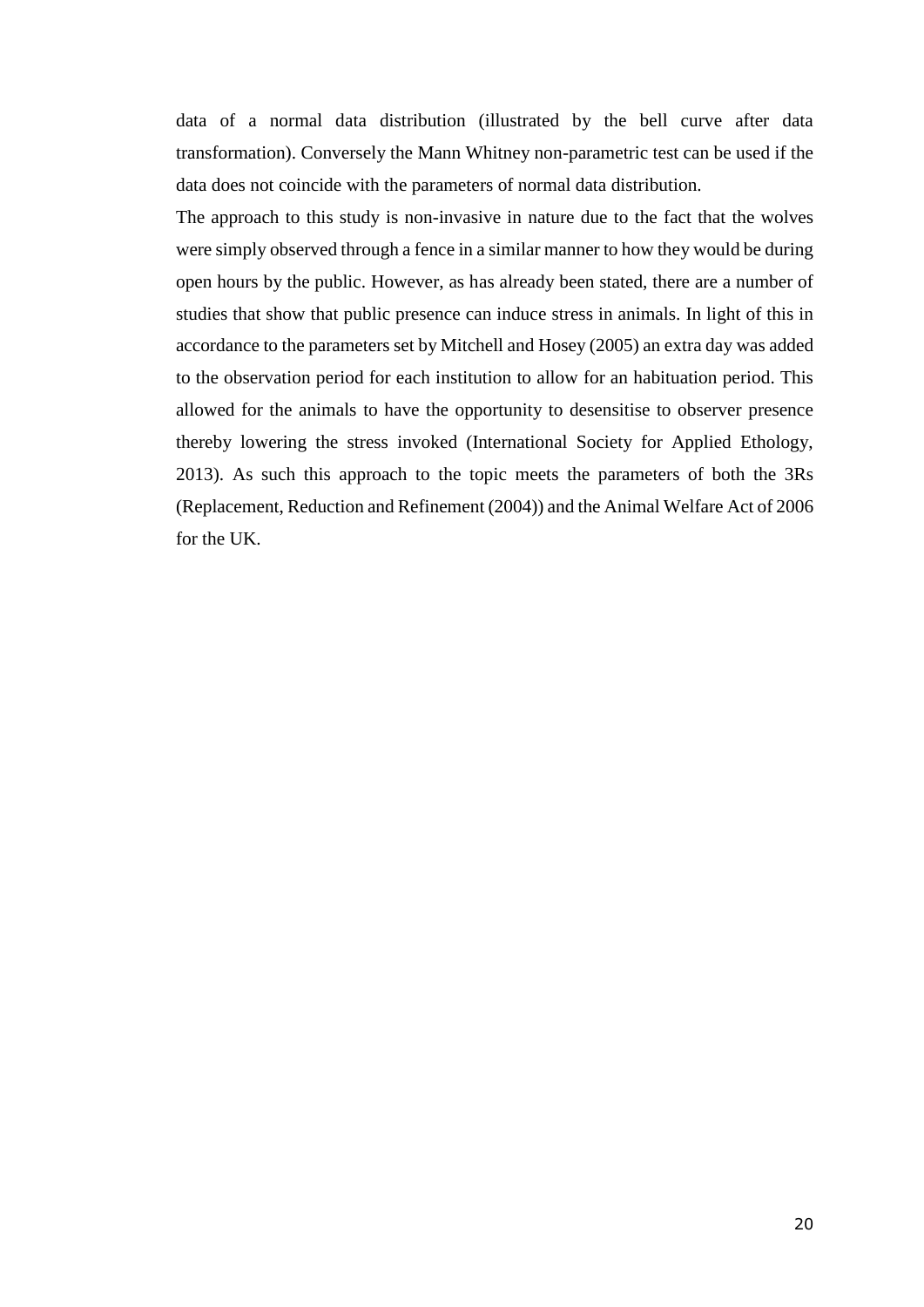## **4.0 Results**

## 4.1 Agonistic Behaviours

A Kolmogorov-Smirnov test was conducted on all of the data to be statistically analysed to test for normality (Townend, 2003) for which it was deduced that the data is parametric (see each behavioural statistical assay appropriately mentioned below). The normal distribution illustrated by the bell-curve and the unrelated nature of the two samples socialised and non-socialised meant that the statistical test that would best fit the data would be the independent T-test.



*Figure 6 Mean Defence/Submissive Behavioural Differences between Socialised and Non-Socialised Wolves*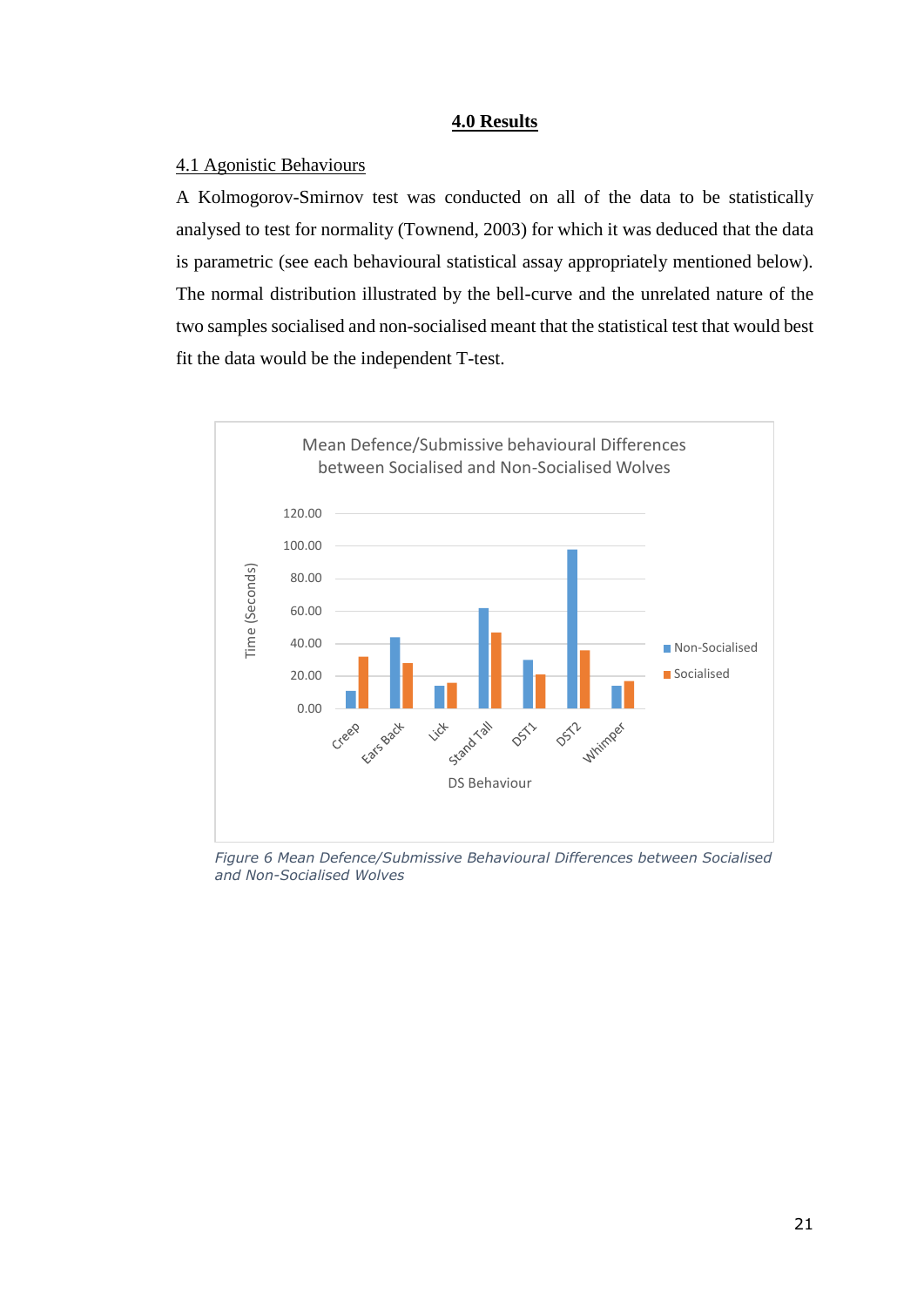Due to insufficient data for the behavioural categories Elicited Aggression, Food-Related Aggression, Sex-Related Aggression, All-Out Attack, Offensive Threat, and Ritualised Aggression a behavioural comparison between socialised and nonsocialised wolves could not be conducted. The behavioural category Defence and Submission however contained sufficient data for statistical analysis which are illustrated by the descriptive statistics seen in figures 6 and 7 drawn from the mean values from that raw data found in Appendix B. Figure 6 illustrates the duration of time spent on each of the behaviours actually expressed during the observation period for this behavioural category. According to this chart socialisation does not appear to have any kind of strong overall effect on this behavioural category of agonistic behaviours. Socialisation appeared to have no real effect on creeping behaviours ( $P =$ 0.452 (Appendix C), the duration the wolves spent with their ears back during intraspecific agonistic social interactions between conspecifics ( $P = 0.762$  (Appendix D), the submissive behaviour of licking the muzzle of a dominant wolf ( $P = 0.366$ ) (Appendix E), the dominance behaviour to stand tall while interacting with a submissive wolf (P = 0.452 (Appendix F), the T1 tail position (P = 0.366 (Appendix G), T2 ( $P = 0.366$  (Appendix H), and whimper ( $P = 0.927$  (Appendix I). Figure 9 shows the mean value of the T3 tail position for socialised and non-socialised wolves however despite this large difference these results were inconclusive ( $P = 0.366$ ) (Appendix J).



*Figure 7 Mean Difference for T3*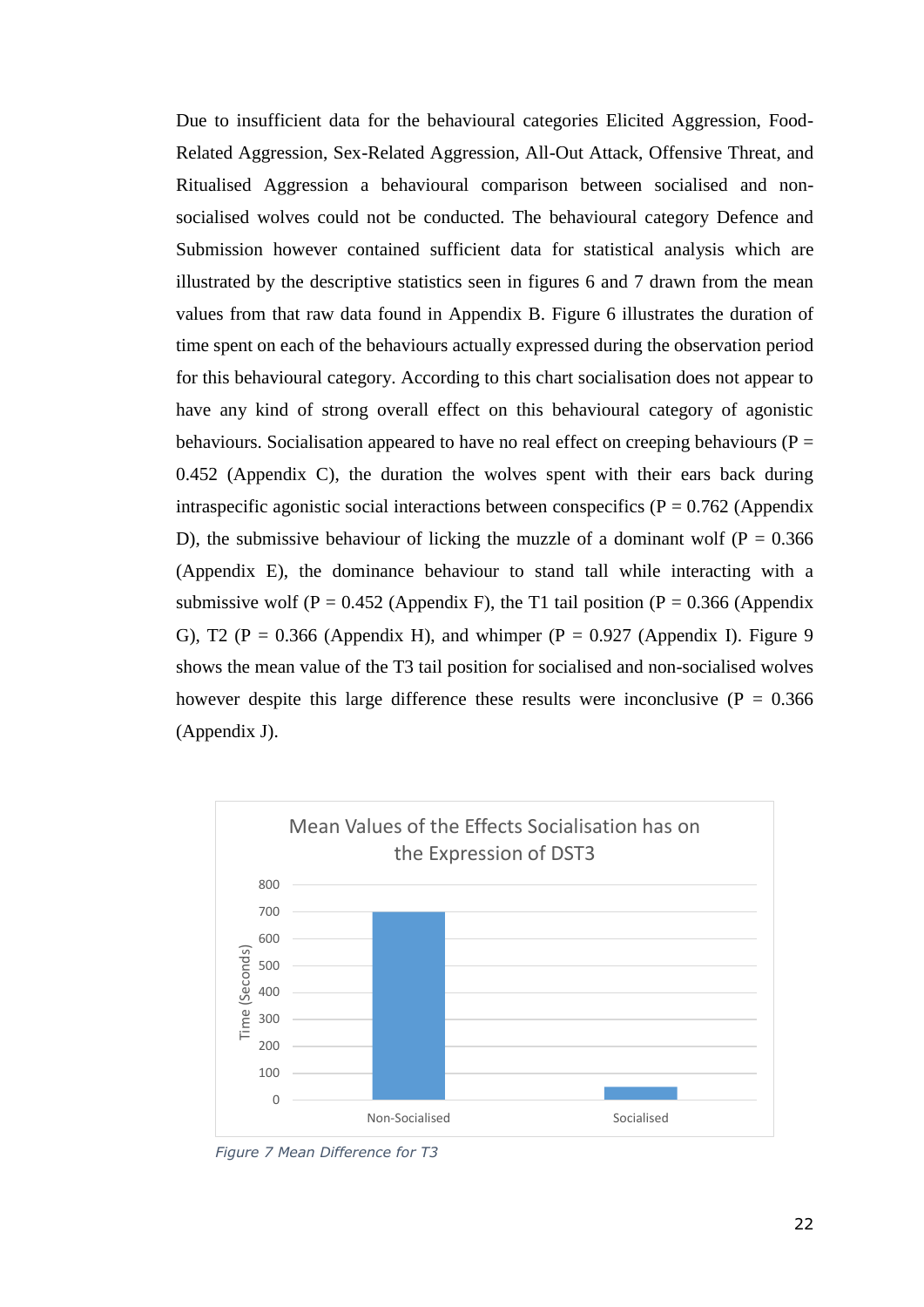## 4.2 Abnormal Behaviours

Of all the abnormal behaviours denoted by this category pacing behaviours were the only ones that were able to be statistically analysed due to insufficient data from the other behavioural types. As displayed by the error bars in figure 8 however despite a clear difference between the duration of pacing between non-socialised and socialised wolves the results are inconclusive  $(P = 0.09$  (Appendix K)).



*Figure 8 Mean Differences in Abnormal Pacing*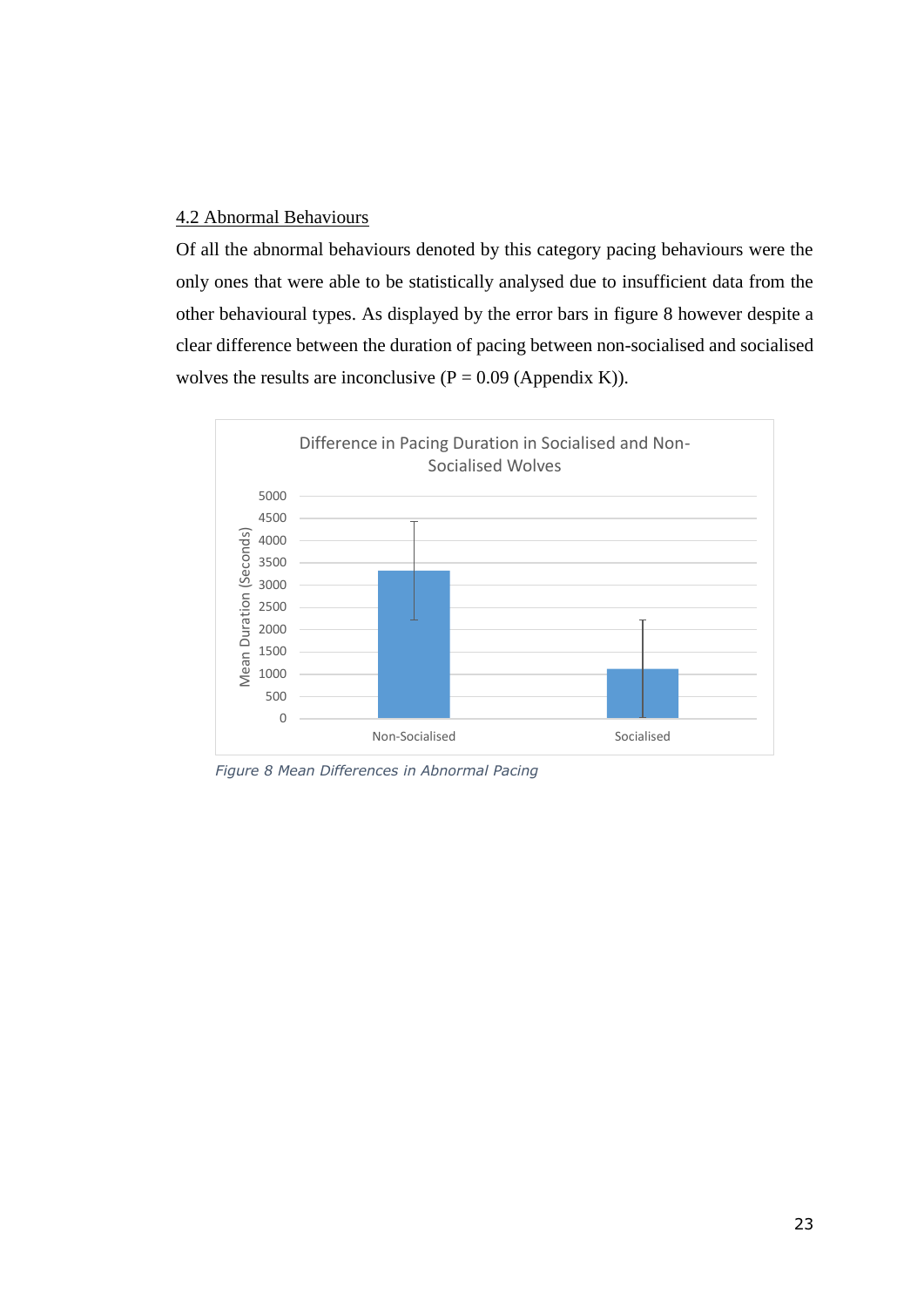#### **5.0 Discussion**

With consideration to the results attained the alternative hypothesis will be rejected and the null hypothesis describing that socialisation will have no effect on the agonistic and abnormal behaviours of the grey wolf in captivity can be accepted.

Despite the fact that the abnormal stereotypic behaviour pacing displayed substantially different results (illustrated by figure 10) the t-test showed that there was no significant difference between the two data sets.

Sands and Creel (2004) showed that subordinate wolves exhibited greater levels of glucocorticoid secretion which has been shown to relate to levels of stress. The fact that most data was found in the behavioural category defence/submission could signify that these wolves are being induced to high levels of stress. This could be due to a number of causal factors such as interspecific pressures from the general public observing the animals or intraspecific factors such as conflicts between conspecifics.

Insignificant results could be due to the small sample size and observation period however it could also indicate that as described by Hedigar that wolves are an example of 'as of no consequence'. That is regardless whether the individual is a member of the public or a keeper working with a fully socialised animal that they have no real effect on the behaviour of the wolf in captivity. If socialisation has no effect on the agonistic and abnormal behaviours of the grey wolf in captivity then this in itself could be considered neutral in terms of the animal's welfare as it neither increases or decreases time budgets for agonistic or abnormal behavioural expressions.

## 5.1 Limitations

There were a number of limiting factors such as financial constraints that restricted the size of the study. With funding the number of institutions included would increase thereby increasing the sample size and perhaps yielding more conclusive results. Increasing the sample size could also help to control other variables such as gender, subspecies and age. With the bigger sample size the wolves could be divided into groups according to these factors to help better control them and assure that socialisation is the only variable that can affect the results.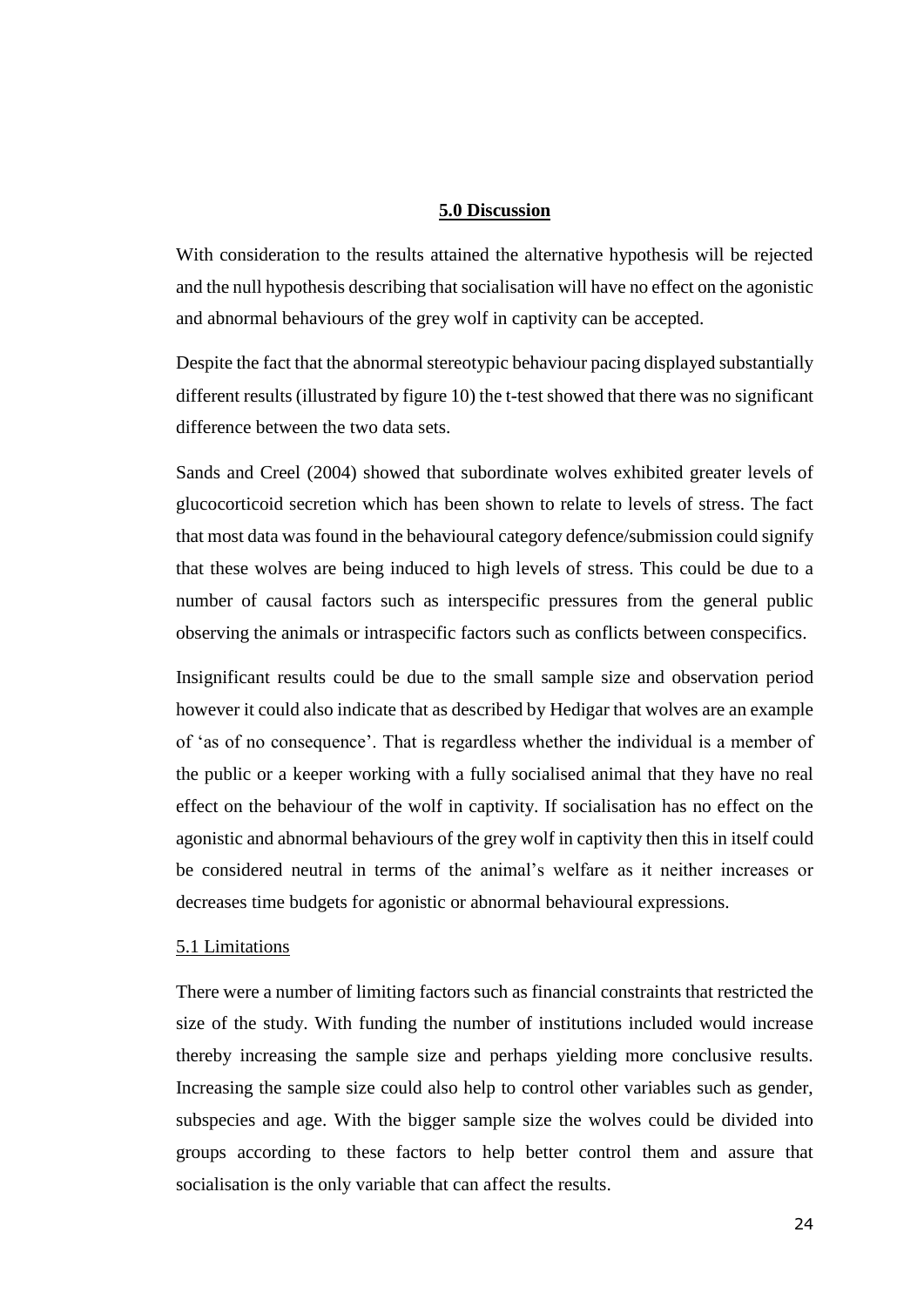The structure of the ethogram itself requires some experience as distinguishing as to which category a behaviour falls into can be difficult at times which can skew the results. For example the tail positions one to four can express the spectrum of confident to submissive respectfully however all of them fit into each behavioural category. Tail position itself can also only really be analysed when comparing it to the tail position of a conspecific. A T2 tail position usually signifies confidence especially if next to a wolf that is expressing a tail position T3 or lower however if the wolf expressing T2 is interacting with a wolf expressing T1 then the T1 wolf could be viewed as far more confident.

## 5.2 Improvements

Incorporation of inter-observer reliability can help to prevent the effect of observer bias and combat the interpretative nature of the ethogram. Increasing the number of zoos into the study will increase sample size however respectively funding will need to be granted. Alterations to the methodology would include having an individual observer per wolf so as to not miss any significant behaviours which would enable each focal sample to last the entire duration of the observation period rather than having to be shared across all wolves.